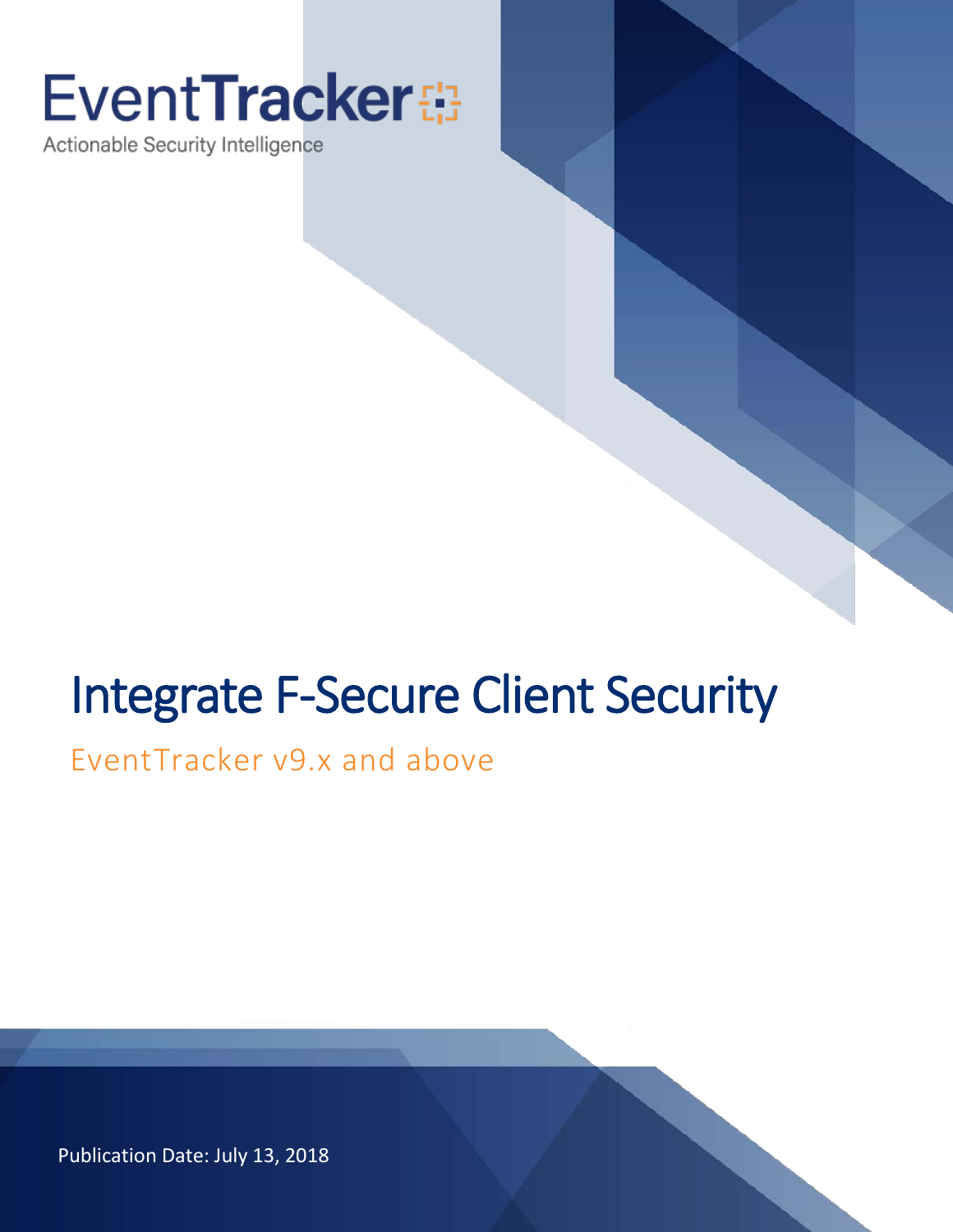### <span id="page-1-0"></span>Abstract

This guide provides instructions to configure an **F-Secure Client Security** to send its syslog to EventTracker Enterprise.

### <span id="page-1-1"></span>Scope

The configurations detailed in this guide are consistent with EventTracker Enterprise version v9.x or above and F-Secure Client Security 12.x or 13.x.

### <span id="page-1-2"></span>Audience

Administrators who are assigned the task to monitor F-Secure Client Security events using EventTracker.

*The information contained in this document represents the current view of EventTracker. on the issues discussed as of the date of publication. Because EventTracker must respond to changing market conditions, it should not be interpreted to be a commitment on the part of EventTracker, and EventTracker cannot guarantee the accuracy of any information presented after the date of publication.* 

*This document is for informational purposes only. EventTracker MAKES NO WARRANTIES, EXPRESS OR IMPLIED, AS TO THE INFORMATION IN THIS DOCUMENT.* 

*Complying with all applicable copyright laws is the responsibility of the user. Without limiting the*  rights under copyright, this paper may be freely distributed without permission from *EventTracker, if its content is unaltered, nothing is added to the content and credit to EventTracker is provided.* 

*EventTracker may have patents, patent applications, trademarks, copyrights, or other intellectual property rights covering subject matter in this document. Except as expressly provided in any written license agreement from EventTracker, the furnishing of this document does not give you any license to these patents, trademarks, copyrights, or other intellectual property.* 

*The example companies, organizations, products, people and events depicted herein are fictitious. No association with any real company, organization, product, person or event is intended or should be inferred.* 

*© 2018 EventTracker Security LLC. All rights reserved. The names of actual companies and products mentioned herein may be the trademarks of their respective owners.*

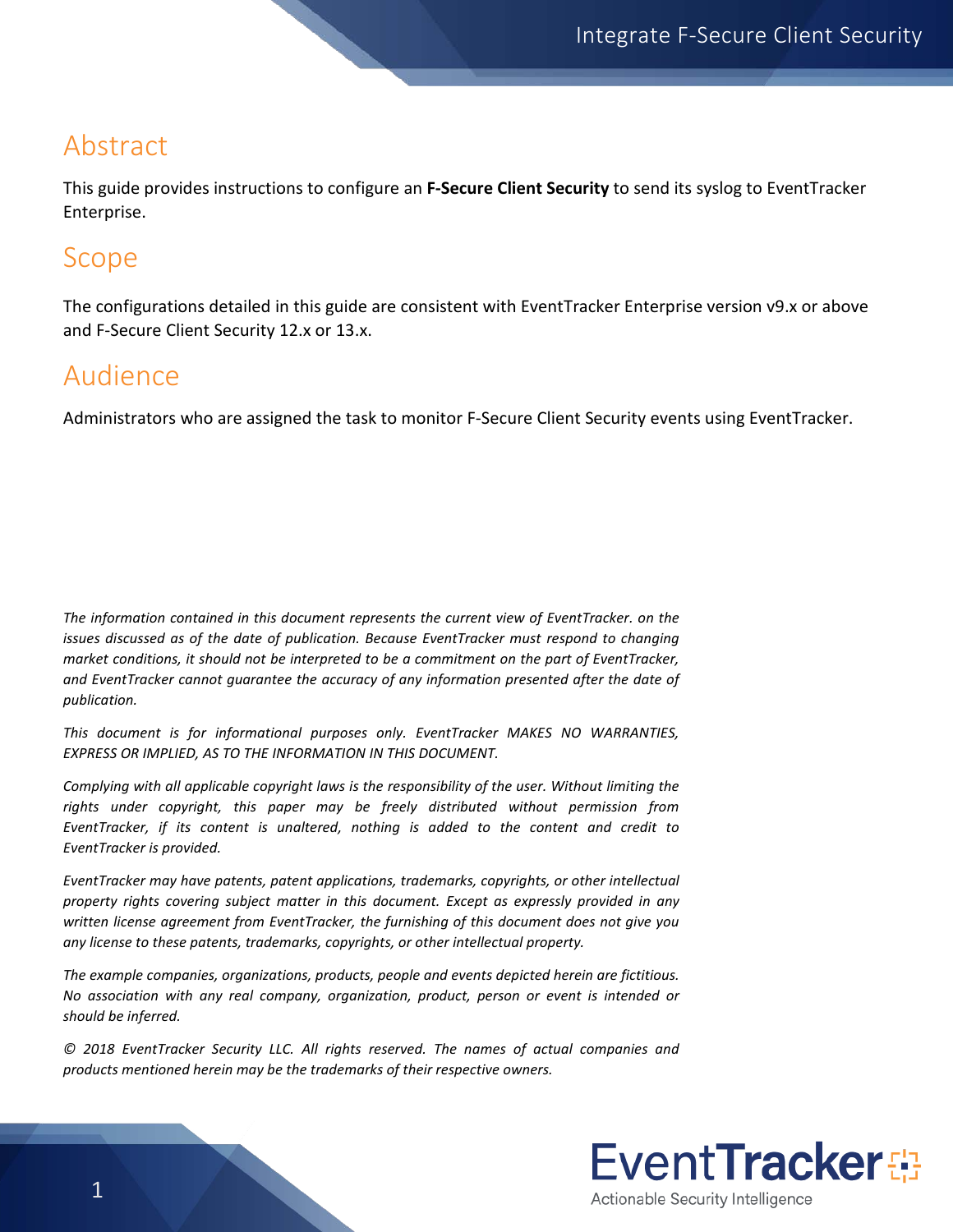# Table of Contents

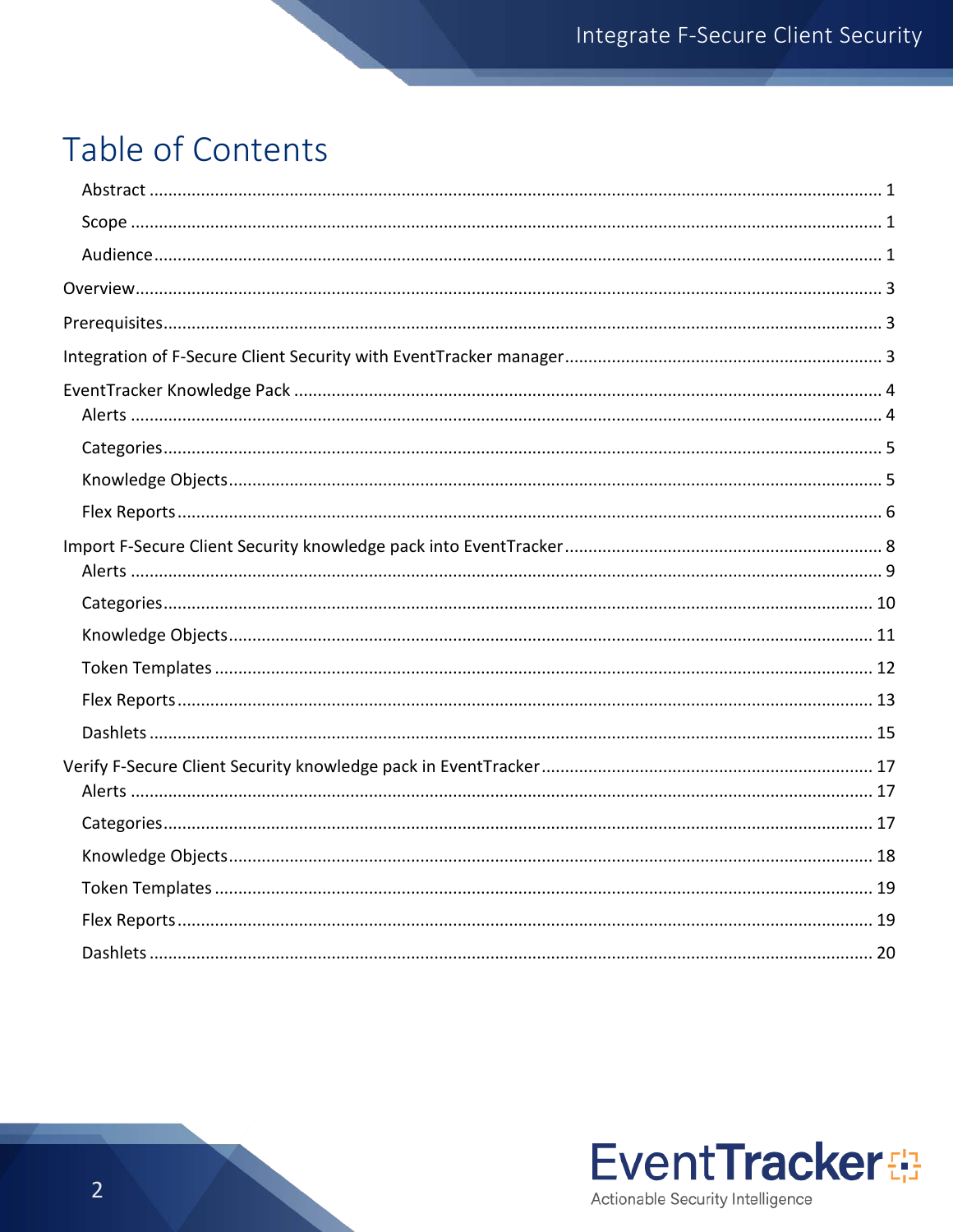# <span id="page-3-0"></span>**Overview**

F-Secure Client Security is much more than anti-malware – it offers next-gen protection elements such as threat intelligence, behavioral analysis and proactive protection against all the latest threats.

EventTracker helps to monitor events from F-Secure Client Security. Its knowledge objects and flex reports will help you to analyze firewall, application control, threat and spyware related details.

# <span id="page-3-1"></span>**Prerequisites**

- EventTracker v9.x or above should be installed.
- **F-Secure Client Security 12.x or 13.x** should be installed.
- Required Access to the **F-Secure Policy Manager** Console.
- Firewall Exception to the port 514 should be configured.

# <span id="page-3-2"></span>Integration of F-Secure Client Security with EventTracker manager

To forward **F-Secure Client Security** alerts through **F-Secure Policy Manger**, configure as shown below:

- 1. Logon to **F-Secure Policy Manger**.
- 2. Select **Server configuration** in **Tools** from the menu.



Figure 1

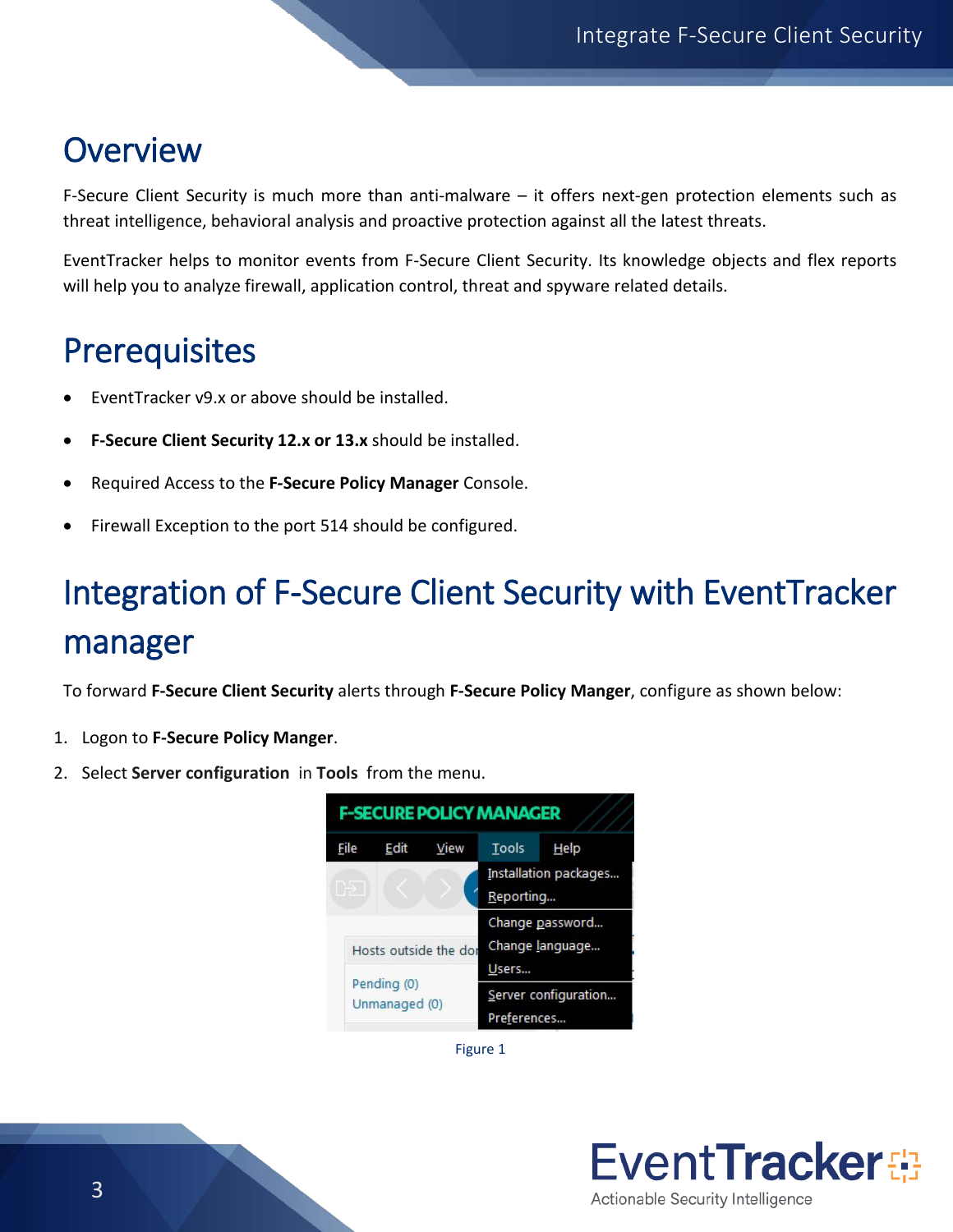- 3. Click **Syslog**.
- 4. Select **Forward alerts to syslog** and enter the **EventTracker Manager** address. By default, alerts are forwarded to syslog using UDP port number 514.
- 5. Select the message format **Syslog (RFC 3614).**

|                            | F-Secure Policy Manager Server configuration |              |              |        |      |                                |               |
|----------------------------|----------------------------------------------|--------------|--------------|--------|------|--------------------------------|---------------|
| Hosts                      | Alerts and reports                           | Mail server  | Email alerts | Syslog | Keys | $\mathbf{\underline{B}}$ ackup | Updates cache |
| K Eorward alerts to syslog |                                              |              |              |        |      |                                |               |
| Server address:            | 192.168.1.207                                |              |              |        |      |                                |               |
|                            | Message format: Syslog (RFC 3164)            | $\checkmark$ |              |        |      |                                |               |
| Protocol:                  | $UDP \sim$                                   |              |              |        |      |                                |               |
|                            |                                              |              |              |        |      |                                |               |
|                            |                                              |              |              |        |      |                                |               |
|                            |                                              |              |              |        |      |                                |               |
|                            |                                              |              |              |        |      |                                |               |
|                            |                                              |              |              |        |      |                                |               |
|                            |                                              |              |              |        |      |                                |               |
|                            |                                              |              |              |        |      |                                |               |
|                            |                                              |              |              |        |      |                                |               |
|                            |                                              |              |              |        |      |                                |               |
| Restore defaults           |                                              |              |              |        |      |                                | OK<br>Cancel  |

Figure 2

6. Click **OK**.

# <span id="page-4-0"></span>EventTracker Knowledge Pack

Once logs are received by EventTracker manager, knowledge packs can be configured into EventTracker.

The following Knowledge Packs are available in EventTracker Enterprise to support F-Secure Client Security.

### <span id="page-4-1"></span>Alerts

• **F-Secure Client Security - Application blocked –** This alert will be generated when a suspicious application is blocked.

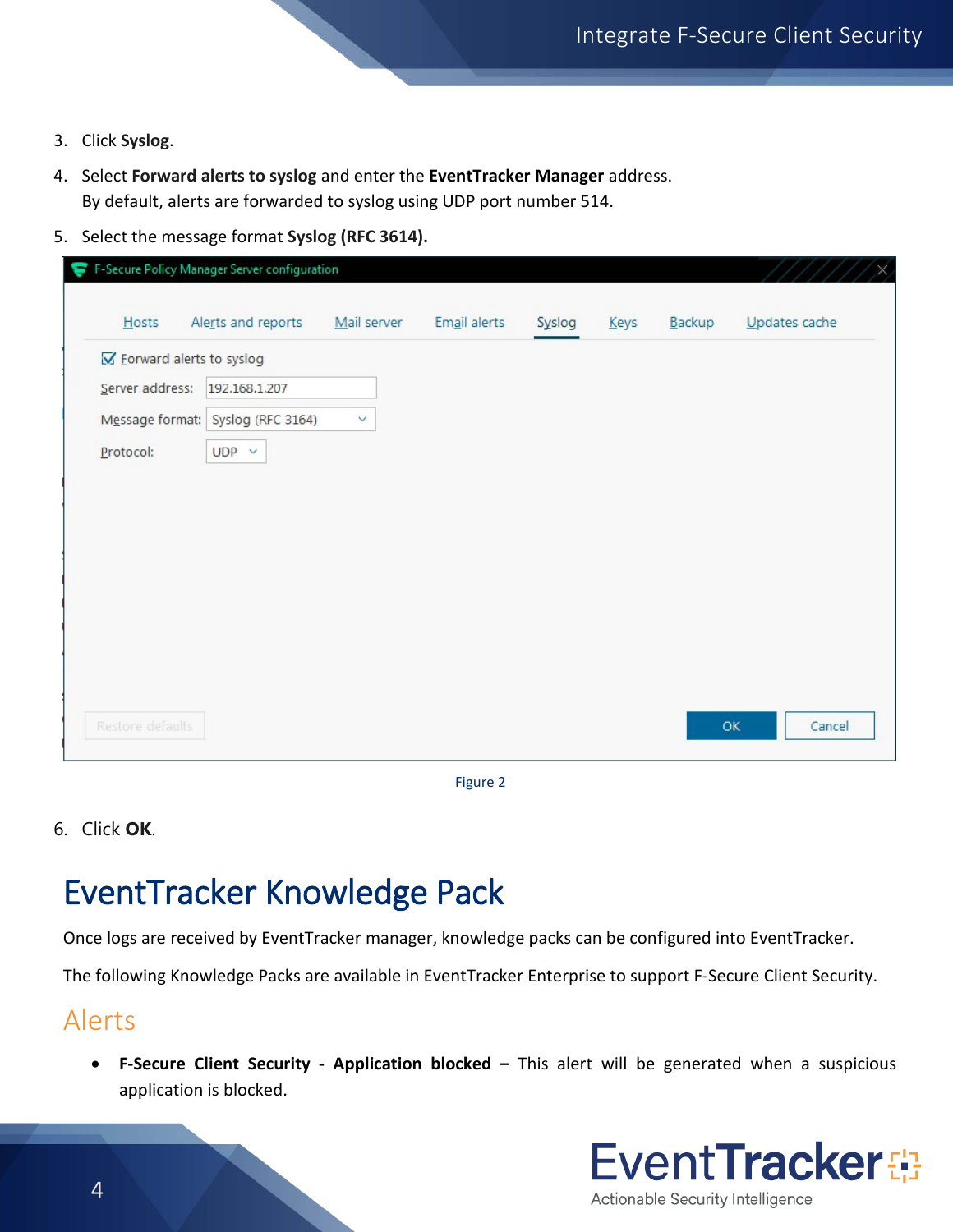- **F-Secure Client Security - Spyware detected –** This alert will be generated when a spyware is detected at the endpoints.
- **F-Secure Client Security - Virus detected –** This alert will be generated when a virus is detected at the endpoints.
- **F-Secure Client Security: Malware blocked –** This alert will be generated when a malware execution is blocked.

### <span id="page-5-0"></span>**Categories**

- **F-Secure Client Security: Application Blocked-**This category provides information related to the suspicious applications or processes blocked at the endpoints and its attributes.
- **F-Secure Client Security: Web Traffic Scanning -** This category provides information related to the websites blocked at the endpoints.
- **F-Secure Client Security: Virus detected -** This category provides information related to the threats or malicious file contents detected at the endpoints and its attributes.
- **F-Secure Client Security: Spyware detected -** This category provides information related to the spywares detected at the endpoints and its attributes.

### <span id="page-5-1"></span>Knowledge Objects

- **F-Secure Client Security Application Blocked -** This knowledge object will help us to analyze logs related to the suspicious applications or processes blocked at the endpoints and its attributes.
- **F-Secure Client Security Web Traffic Scanning -** This knowledge object will help us to analyze logs related to websites blocked at the endpoints.
- **F-Secure Client Security Virus detected -** This knowledge object will help us to analyze threats or malicious file contents detected at the endpoints and its attributes.
- **F-Secure Client Security Spyware detected -** This knowledge object will help us to analyze logs related to the spywares detected at the endpoints and its attributes.

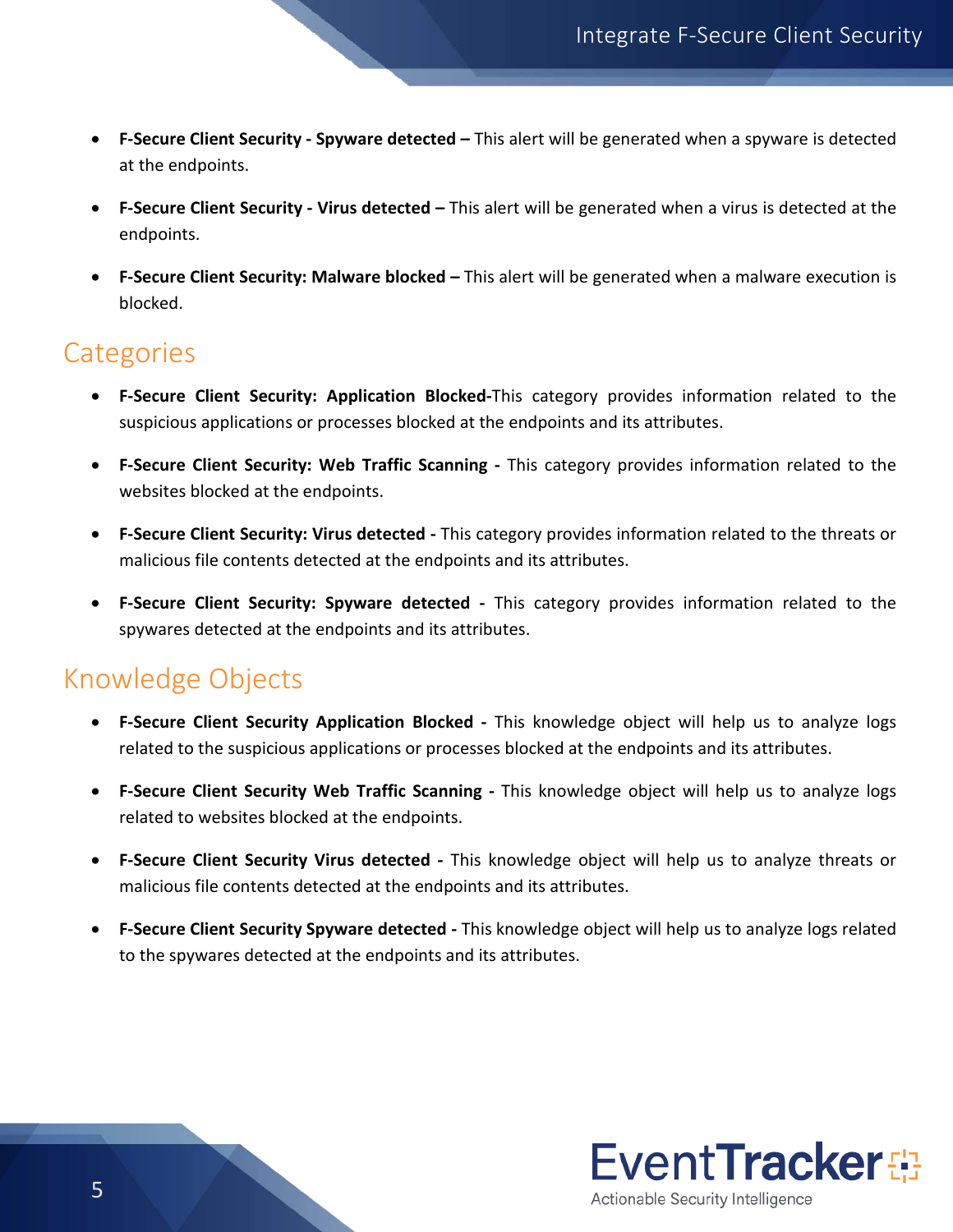### <span id="page-6-0"></span>Flex Reports

• **F-Secure Client Security - Application blocked –** This report gives the information about suspicious applications or processes blocked at the endpoints and its attributes.

| LogTime                | Computer       | Object ID                              | <b>Host Name</b> | <b>Domain Tree Path</b>                                           | User ID             | <b>Application Path</b>                                      | <b>File Hash</b>                             | <b>Message</b>                                                                                                                                                                                                                                                   |
|------------------------|----------------|----------------------------------------|------------------|-------------------------------------------------------------------|---------------------|--------------------------------------------------------------|----------------------------------------------|------------------------------------------------------------------------------------------------------------------------------------------------------------------------------------------------------------------------------------------------------------------|
| 07/05/2018 02:22:44 PM | <b>FSECURE</b> | 1.3.6.1.4.1.2213.53.2147483647.1<br>01 | Contoso-pc       | root/Desktops/Desktops<br>Windows 10/Contoso-pc b998-7013d1562400 | 60c8f0c8-2808-11e6- | Wc: users ksr\downloads\isl<br>light client 84241228 (1).exe | c7d8a707a3dcc9f9e5bc50548148<br>6a54e945d468 | Application was blocked. This was<br>determined to be a high-risk<br>application by system control<br>heuristics. Application path:<br>\?\c:\users\ksr\downloads\isl light<br>client 84241228 (1).exe File hash:<br>c7d8a707a3dcc9f9e5bc50548148<br>6a54e945d468 |
| 07/05/2018 02:22:44 PM | <b>FSECURE</b> | 1.3.6.1.4.1.2213.53.2147483647.1<br>01 | Contoso-pc       | root/Desktops/Desktops<br>Windows 10/Contoso-pc b998-7013d1562400 | 60c8f0c8-2808-11e6- | 1?'c: users ksr\downloads\isl<br>light client 84241228.exe   | c7d8a707a3dcc9f9e5bc50548148<br>6a54e945d468 | Application was blocked. This was<br>determined to be a high-risk<br>application by system control<br>heuristics. Application path:<br>\?\c:\users\ksr\downloads\isl light<br>client 84241228.exe File hash:<br>c7d8a707a3dcc9f9e5bc50548148<br>6a54e945d468     |

Figure 3

#### **Sample logs:**

| $-$ Jul 09 05:29:59 PM | Jul 03 13:38:53 580f-secure02 May 28 08:00:47 fsecure Dangerous application blocked [alertMeta@0 oid="1.3.6.1.4.1.2213.53.2147483647.101" shost="dsk-s   |                               |                      |
|------------------------|----------------------------------------------------------------------------------------------------------------------------------------------------------|-------------------------------|----------------------|
| checksum               | +- 1d8a646e3828c37a875570d92ccace3ceea329cf                                                                                                              |                               |                      |
| event_computer         | +- Frecure                                                                                                                                               |                               |                      |
| event description      | Jul 03 13:38:53 580f-secure02 May 28 08:00:47 fsecure Dangerous application blocked [alertMeta@0 oid="1.3.6.1.4.1.2213.53.2147483647.101" shost="dsk-s   |                               |                      |
|                        | 4r58192" uid="3ada24a4-8a33-11e5-919e-9a540eaf1400" domainTreePath="                                                                                     | Desktops/Desktops Windows 10/ | * message="Applicati |
|                        | on was blocked. This was determined to be a high-risk application by system control heuristics. Application path: \?\c:\users\jkl\appdata\local\apps\2.0 |                               |                      |
|                        | c4jh9le.w8r\lokq3eqe.wyq\librtion_3dfe2efc282aafa8_0001.0004_ab1afde63804386e\libraryadministrationazurenordic.exe File hash: 1d8a646e3828c37a875        |                               |                      |
|                        | 570d92ccace3ceea329cf"]                                                                                                                                  |                               |                      |
| event id               | $+-33333$                                                                                                                                                |                               |                      |
| event_log_type         | +- Application                                                                                                                                           |                               |                      |
| event source           | $+-$ syslog                                                                                                                                              |                               |                      |

Figure 4

• **F-Secure Client Security Web Traffic Scanning –** This report gives the information about websites blocked at the endpoints.

| Computer Object ID |                                        | User Name User ID |                                                                            | <b>Host Name</b> Domain Tree Path | <b>Object Name</b>                                                                                                                                                                                                                                                                                               | <b>Threat Detail</b> | <b>Action</b> | <b>Message</b>                                                                                                                                                                                                                                                                                                                                                                          |
|--------------------|----------------------------------------|-------------------|----------------------------------------------------------------------------|-----------------------------------|------------------------------------------------------------------------------------------------------------------------------------------------------------------------------------------------------------------------------------------------------------------------------------------------------------------|----------------------|---------------|-----------------------------------------------------------------------------------------------------------------------------------------------------------------------------------------------------------------------------------------------------------------------------------------------------------------------------------------------------------------------------------------|
| <b>FSECURE</b>     | 1.3.6.1.4.1.2213.12.2147483647.7<br>22 |                   | 095a73d4-a9d7-955a-e0a4- Contoso-pc root/Desktops/Desktops<br>5ac10b2d5aed | Windows 10/Contoso-pc             | http://www.google.dk/url?sa=t&rct_Trojan.Script.745076 Malicious content was blocked<br>=i&a=&esrc=s&source=web&cd=1<br>&ved=2ahUKEwililiM 7nbAhVHh6Y<br>KHQtvDOYQFjAAeqQlARAv&url=h<br>ttpATroian.Script.745076FTroian.S<br>cript.745076Fgmai.comTrojan.Scrip<br>t.745076F&usq=AOvVaw3dxE3SB<br>iHsK78aNuS2x8Wx |                      |               | Web Traffic Scanning Alert<br>Infection: Troian.Script.745076<br>Object name:<br>http://www.google.dk/url?sa=t&rct<br>=i&g=&esrc=s&source=web&cd=1<br>&ved=2ahUKEwililM 7nbAhVHh6Y<br>KHQtvDOYQFiAAeqQIARAv&url=h<br>ttpATrojan.Script.745076FTrojan.S<br>cript.745076Fqmai.comTrojan.Scrip<br>t.745076F&usq=AOvVaw3dxE3SB<br>iHsK78aNuS2x8Wx Action:<br>Malicious content was blocked. |
|                    |                                        |                   |                                                                            | --                                |                                                                                                                                                                                                                                                                                                                  |                      |               |                                                                                                                                                                                                                                                                                                                                                                                         |

Figure 5

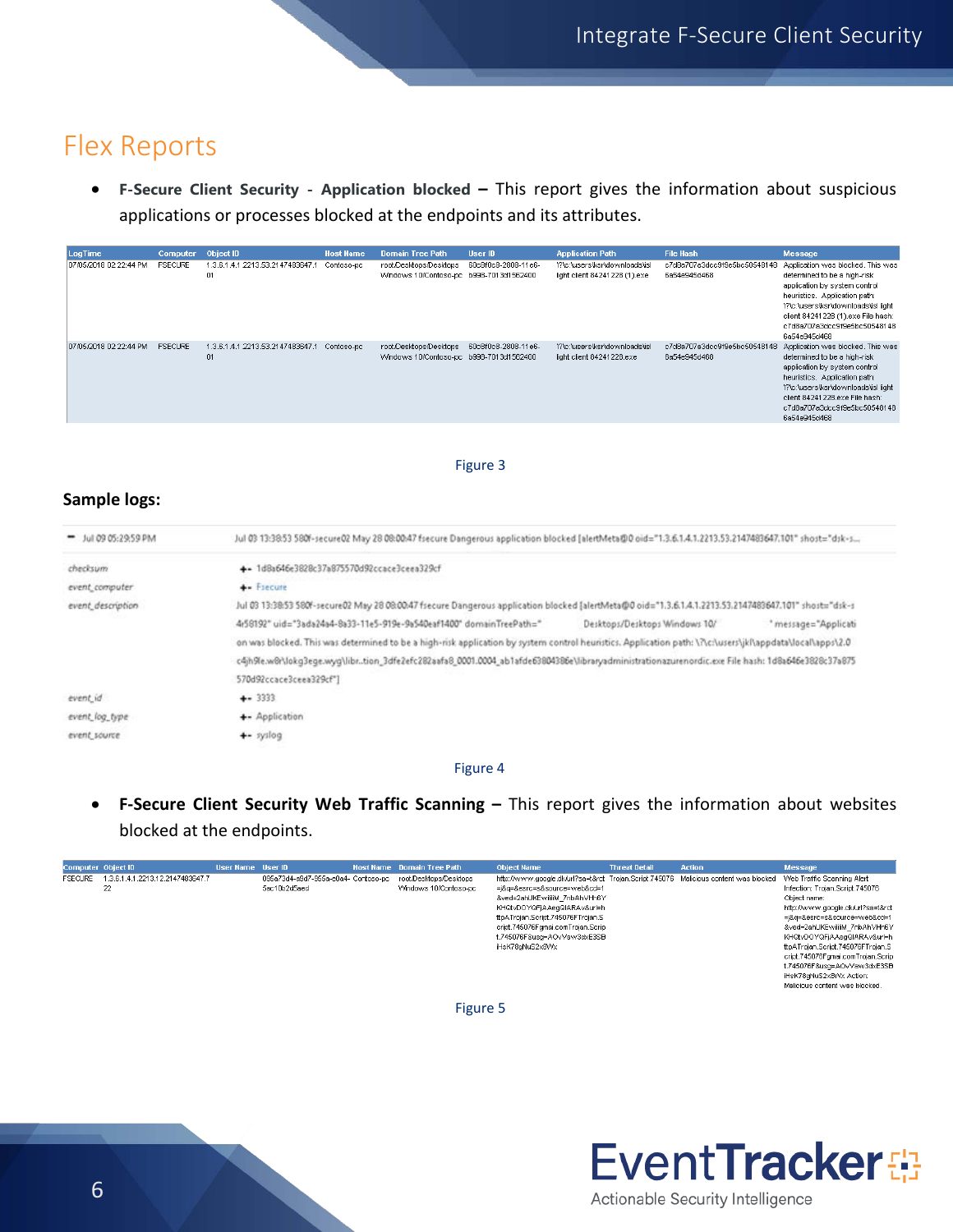#### **Sample logs:**

| $=$ Jul 09 05:29:55 PM | Jul 03 13:38:53 580f-secure02 Jun 4 14:19:27 fsecure Web Traffic Scanning Alert: Malicious Content Blocked [alertMeta@0 oid="1.3.6.1.4.1.2213.12.21474836 |
|------------------------|-----------------------------------------------------------------------------------------------------------------------------------------------------------|
| action                 | + Malicious content was blocked                                                                                                                           |
| event_computer         | ++ Fsecure                                                                                                                                                |
| event description      | Jul 03 13:38:53 580f-secure02 Jun 4 14:19:27 fsecure Web Traffic Scanning Alert: Malicious Content Blocked [alertMeta@0 oid="1.3.6.1.4.1.2213.12.21474836 |
|                        | 47.722" shost="dsk-s4bkex1" uid="095a73d4-a9d7-955a-e0a4-5ac10b2d5aed" domainTreePath="<br>/Desktops/Desktops Windows 10/                                 |
|                        | message="Web Traffic Scanning Alert Infection: Trojan.Script.745076 Object name: http://www.google.dk/url?sa=t&rct=j&g=&esrc=s&source=web&cd              |
|                        | =1&ved=2ahUKEwililiM_7nbAhVHh6YKHQtvDOYQFjAAegQJARAv&url=httpATrojan.Script.745076FTrojan.Script.745076Fqmai.comTrojan.Script.745076F&                    |
|                        | usg=AOvVaw3dxE3SBiHsK78gNuS2x8Wx Action: Malicious content was blocked."]                                                                                 |
| event id               | $+ - 3333$                                                                                                                                                |
| event_log_type         | + Application                                                                                                                                             |
| event_source           | $+$ - syslog                                                                                                                                              |
|                        |                                                                                                                                                           |

#### Figure 6

• **F-Secure Client Security - Virus detected –** This report gives the information about threats or malicious file contents detected at the endpoints and its attributes.

| <b>Computer</b> | Object ID                                          | Host Name | <b>Domain Tree Path</b>                       | <b>File Name</b>           | <b>User Name</b> | User ID                                                           | <b>Action</b> | <b>Message</b>                                                                                                                                                                                           | <b>File Path</b>                                                                                                                                                       |
|-----------------|----------------------------------------------------|-----------|-----------------------------------------------|----------------------------|------------------|-------------------------------------------------------------------|---------------|----------------------------------------------------------------------------------------------------------------------------------------------------------------------------------------------------------|------------------------------------------------------------------------------------------------------------------------------------------------------------------------|
| <b>FSECURE</b>  | 1.3.6.1.4.1.2213.12.2147483647.2 Contoso2-pc<br>07 |           | root/Member<br>Servers/Contoso2-pc            | BehavesLike:BAT.Delet<br>е | williams         | e6c01642-ae95-9a22-1bf4- The file was quarantined<br>075797350b2f |               | Malicious code found in file<br>E: \icp\start\start.bat. Infection:<br>BehavesLike:BAT.Delete Action:<br>The file was quarantined.                                                                       | E:\icp\start\start.bat.                                                                                                                                                |
| <b>FSECURE</b>  | 1.3.6.1.4.1.2213.12.2147483647.2 Contoso-pc<br>07  |           | root/Laptops/Laptops<br>Windows 10/Contoso-pc | JS:Trojan.Cryxos.1623 sam  |                  | c3006ccc-2f9d-11b2-a85c- The file was quarantined<br>fd261fba95af |               | Malicious code found in file<br>kyb3d8bbwe\AC\#!001\MicrosoftEd_ae\Cache\CSZ4R4XD\index4.htm.<br>ge\Cache\CSZ4R4XD\index4.htm.<br>Infection: JS: Trojan.Cryxos.1623<br>Action: The file was quarantined. | C:\Users\hnb\AppData\Local\Packa<br>C:\Users\hnb\AppData\Local\Packa_ges\Microsoft.MicrosoftEdge_8we_<br>gesWicrosoft.MicrosoftEdge 8we kyb3d8bbwe\AC\#001\MicrosoftEd |

#### Figure 7

#### **Sample logs:**

| $-$ Jul 09 05:29:54 PM | "Jul 03 13:38:53 580f-secure02 Jun 11 10:19:53 fsecure Virus Alert: Quarantined [alertMeta@0 oid="1.3.6.1.4.1.2213.12.2147483647.207" shost=" |                              |                              |
|------------------------|-----------------------------------------------------------------------------------------------------------------------------------------------|------------------------------|------------------------------|
| action                 | +- The file was quarantined                                                                                                                   |                              |                              |
| event_computer         | +- Fsecure                                                                                                                                    |                              |                              |
| event description      | "Jul 03 13:38:53 580f-secure02 Jun 11 10:19:53 fsecure Virus Alert: Quarantined [alertMeta@0 oid="1.3.6.1.4.1.2213.12.2147483647.207" shost=" |                              |                              |
|                        | "uid="c3006ccc-2f9d-11b2-a85c-fd261fba95af" domainTreePath="                                                                                  | 'Laptops/Laptops Windows 10/ | " message="Malicious code fo |
|                        | und in file C:\Users\hnb\AppData\Local\Packages\Microsoft.MicrosoftEdge_&wekyb3d8bbwe\AC\#!001\MicrosoftEdge\Cache\BOCIZVGC\index2.htm. In    |                              |                              |
|                        | fection: JS:Trojan.Cryxos.1623 Action: The file was quarantined. "]                                                                           |                              |                              |
| event_id               | $+$ 3333                                                                                                                                      |                              |                              |
| event_log_type         | + Application                                                                                                                                 |                              |                              |
| event_source           | $+$ - syslog                                                                                                                                  |                              |                              |
|                        |                                                                                                                                               |                              |                              |

#### Figure 8

• **F-Secure Client Security Spyware detected –** This report gives the information about spywares detected at the endpoints and its attributes.

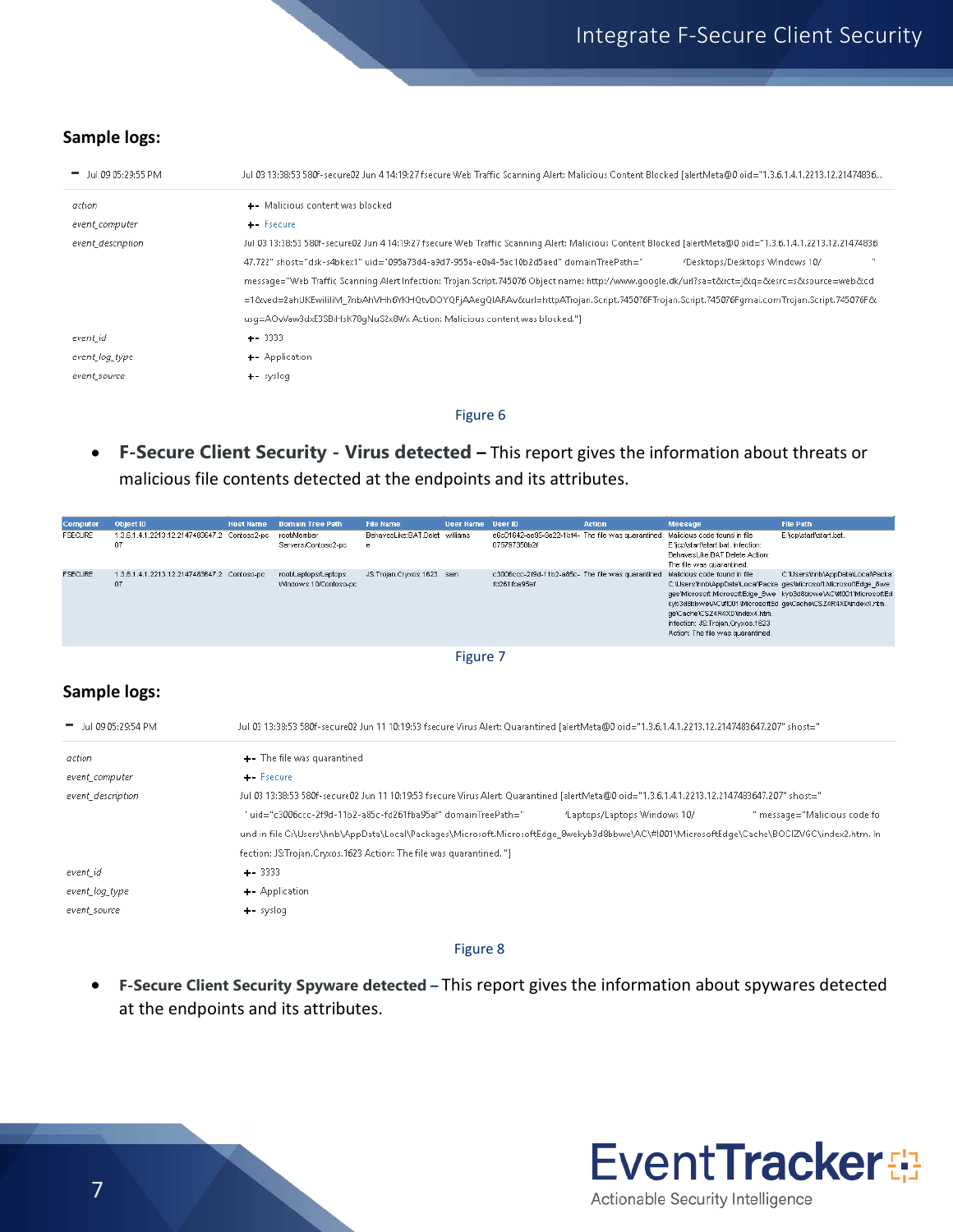| ogTime                                    |                |                                        |                     |                                                                                                                                  |               |                                                    |                         |                                       |          |                                                                 |                                                                                    |
|-------------------------------------------|----------------|----------------------------------------|---------------------|----------------------------------------------------------------------------------------------------------------------------------|---------------|----------------------------------------------------|-------------------------|---------------------------------------|----------|-----------------------------------------------------------------|------------------------------------------------------------------------------------|
| 07/05/2018 02:22:41 PM                    | <b>FSECURE</b> | <b>Host Name</b> User ID<br>Contoso-pc | e6c01642-ae95-9a22- | Object ID<br>1.3.6.1.4.1.2213.12.2147483647. none                                                                                | <b>Action</b> | <b>Domain Tree Path Threat Name</b><br>root/Member | Gen: Application Bundle | Threat Family Threat Type Object Name | riskware |                                                                 | <b>Message</b><br>E:\bcl\FinalMediaPlayer2011Setu Spyware detected: Type: riskware |
|                                           |                |                                        | 1bf4-075797350b2f   | 290                                                                                                                              |               | Servers/Contoso-pc r.installIQ                     |                         |                                       |          | p.exe                                                           | Family: Name:<br>Gen: Application.Bundler.InstallIQ                                |
|                                           |                |                                        |                     |                                                                                                                                  |               |                                                    |                         |                                       |          |                                                                 | Object:                                                                            |
|                                           |                |                                        |                     |                                                                                                                                  |               |                                                    |                         |                                       |          |                                                                 | E:\bcl\FinalMediaPlayer2011Setup.e<br>xe Action: none.                             |
|                                           |                |                                        |                     |                                                                                                                                  |               |                                                    |                         |                                       |          |                                                                 |                                                                                    |
|                                           |                |                                        |                     |                                                                                                                                  |               |                                                    |                         |                                       |          |                                                                 |                                                                                    |
| 07/05/2018 02:22:42 PM FSECURE Contoso-pc |                |                                        | 1bf4-075797350b2f   | e6c01642-ae95-9a22- 1.3.6.1.4.1.2213.12.2147483647. none<br>290                                                                  |               | root/Member<br>Servers/Contoso-pc N                | Application.Bundler.AH  |                                       | riskware | E: kelu/Downloads\Setup_FileVi<br>ewPro_2016.exe                | Spyware detected: Type: riskware<br>Family: Name:                                  |
|                                           |                |                                        |                     |                                                                                                                                  |               |                                                    |                         |                                       |          |                                                                 | Application.Bundler.AHN Object:<br>E:\kelu\Downloads\Setup_File\/iew               |
|                                           |                |                                        |                     |                                                                                                                                  |               |                                                    |                         |                                       |          |                                                                 | Pro_2016.exe Action: none.                                                         |
|                                           |                |                                        |                     |                                                                                                                                  |               |                                                    |                         |                                       |          |                                                                 |                                                                                    |
|                                           |                |                                        |                     |                                                                                                                                  |               |                                                    |                         |                                       |          |                                                                 |                                                                                    |
|                                           |                |                                        |                     |                                                                                                                                  |               |                                                    |                         |                                       |          |                                                                 |                                                                                    |
|                                           |                |                                        |                     |                                                                                                                                  |               |                                                    |                         |                                       |          |                                                                 |                                                                                    |
|                                           |                |                                        |                     |                                                                                                                                  |               | Figure 9                                           |                         |                                       |          |                                                                 |                                                                                    |
|                                           |                |                                        |                     |                                                                                                                                  |               |                                                    |                         |                                       |          |                                                                 |                                                                                    |
| Sample logs:                              |                |                                        |                     |                                                                                                                                  |               |                                                    |                         |                                       |          |                                                                 |                                                                                    |
|                                           |                |                                        |                     |                                                                                                                                  |               |                                                    |                         |                                       |          |                                                                 |                                                                                    |
| Jul 09 05:30:18 PM                        |                |                                        |                     | Jul 03 13:38:53 580f-secure02 May 6 08:48:31 fsecure Spyware Alert [alertMeta@0 oid="1.3.6.1.4.1.2213.12.2147483647.290" shost=" |               |                                                    |                         |                                       |          |                                                                 | " uid="e6c01642                                                                    |
|                                           |                |                                        |                     |                                                                                                                                  |               |                                                    |                         |                                       |          |                                                                 |                                                                                    |
| action                                    |                |                                        | $+$ - none          |                                                                                                                                  |               |                                                    |                         |                                       |          |                                                                 |                                                                                    |
| event_computer                            |                |                                        | ++ Fsecure          |                                                                                                                                  |               |                                                    |                         |                                       |          |                                                                 |                                                                                    |
| event_description                         |                |                                        |                     | Jul 03 13:38:53 580f-secure02 May 6 08:48:31 fsecure Spyware Alert [alertMeta@0 oid="1.3.6.1.4.1.2213.12.2147483647.290" shost=" |               |                                                    |                         |                                       |          |                                                                 | 'uid="e6c01642-                                                                    |
|                                           |                |                                        |                     | ae95-9a22-1bf4-075797350b2f" domainTreePath="                                                                                    |               |                                                    | /Member Servers/        |                                       |          | " message="Spyware detected: Type: riskware Family: Name: Gen:A |                                                                                    |
|                                           |                |                                        |                     | pplication.Bundler.InstallIQ Object: E:\bcl\FinalMediaPlayer2011Setup.exe Action: none. "]                                       |               |                                                    |                         |                                       |          |                                                                 |                                                                                    |
| event id                                  |                |                                        | $-3333$             |                                                                                                                                  |               |                                                    |                         |                                       |          |                                                                 |                                                                                    |
| event_log_type                            |                |                                        | + Application       |                                                                                                                                  |               |                                                    |                         |                                       |          |                                                                 |                                                                                    |

Figure 10

# <span id="page-8-0"></span>Import F-Secure Client Security knowledge pack into EventTracker

**NOTE**: Import the knowledge pack items in the following sequence:

- Alerts
- Categories
- Knowledge Objects
- Flex Reports
- Dashlets
- 1. Launch the **EventTracker Control Panel**.
- 2. Double click **Export-Import Utility**.

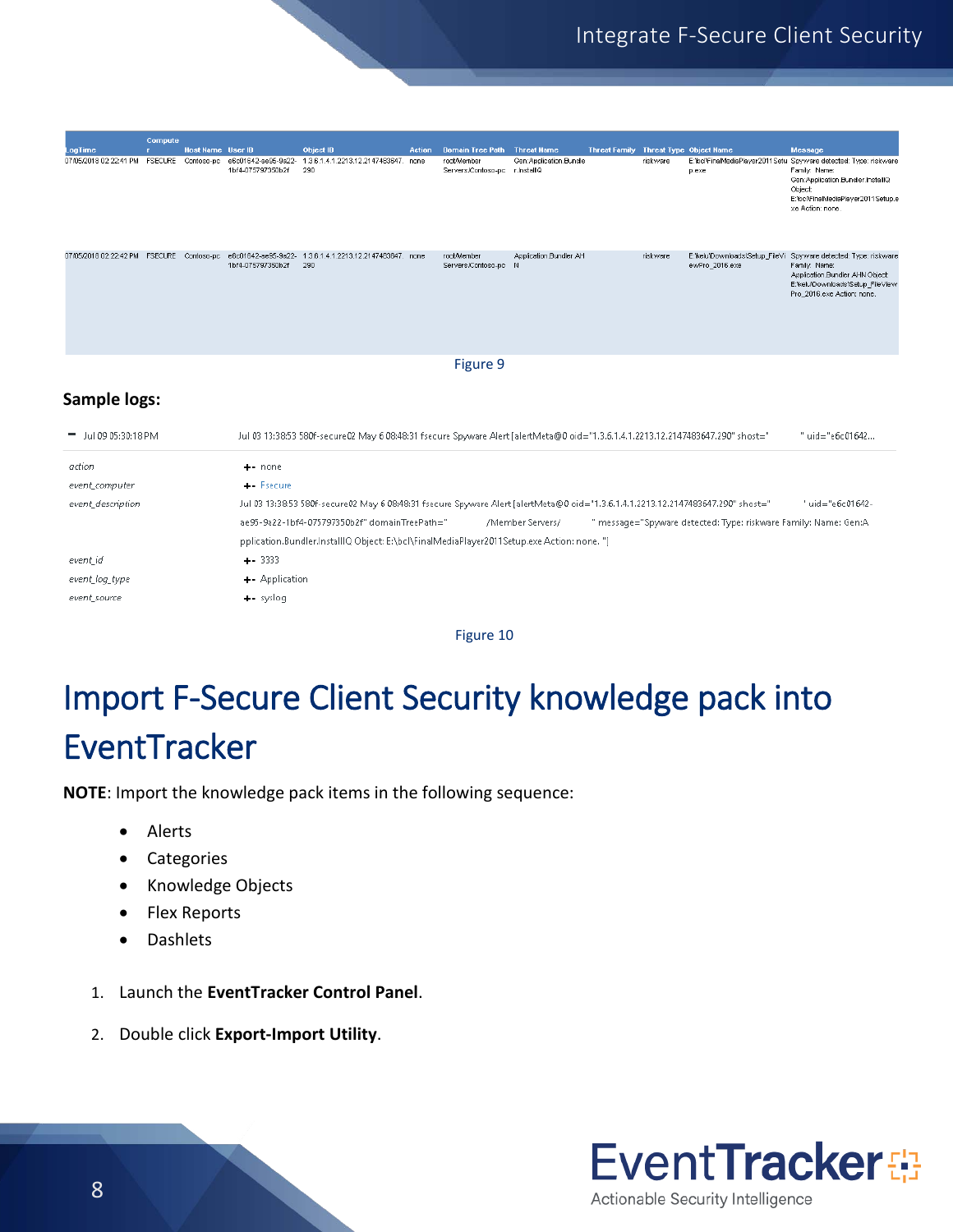| { <mark></mark> EventTracker Control Panel |                                     |                                  |                              | □                                                       |  |
|--------------------------------------------|-------------------------------------|----------------------------------|------------------------------|---------------------------------------------------------|--|
|                                            |                                     |                                  |                              | <b>EventTracker</b><br>Actionable Security Intelligence |  |
| <b>EventVault</b>                          | <b>Diagnostics</b>                  | License                          | <b>Export Import</b>         | <b>Append</b>                                           |  |
|                                            |                                     | <b>Manager</b>                   | <b>Utility</b>               | <b>Archives</b>                                         |  |
|                                            |                                     |                                  |                              |                                                         |  |
| <b>EventTracker</b><br><b>Agent Confi</b>  | <b>Traffic Analyzer</b>             | <b>Agent</b><br>Manageme         | Port<br><b>Configuration</b> | <b>TrapTracker</b>                                      |  |
|                                            |                                     |                                  |                              |                                                         |  |
| <b>Change Audit</b>                        | <b>About</b><br><b>EventTracker</b> |                                  |                              |                                                         |  |
|                                            |                                     | E-mail: support@EventTracker.com |                              |                                                         |  |

Figure 11

3. Click the **Import** tab.

### <span id="page-9-0"></span>Alerts

1. Click **Alert** option, and then click the browse  $\boxed{a}$  button.

| Export                      |                                               | 1. Provide the path and file name of the Alerts file. Use the '' button to browse and locate the import file.                |
|-----------------------------|-----------------------------------------------|------------------------------------------------------------------------------------------------------------------------------|
| 2. Click the Import button. |                                               |                                                                                                                              |
| Options                     | Location                                      |                                                                                                                              |
| Category                    | $\sqrt{\phantom{a}}$ Import E-mail settings   |                                                                                                                              |
|                             | Set Active                                    |                                                                                                                              |
| Filters                     | ● Only if notifications set                   | This setting is applicable only for imports from Legacy (v6x)<br>Alert files. For v7, the active status will be set based on |
| Alerts<br>$\odot$           | By default                                    | "Active" key available in the configuration section.                                                                         |
|                             |                                               |                                                                                                                              |
| Systems and Groups          | Watchlist Configuration                       |                                                                                                                              |
| Token Value                 | ◯ Import Watchlist configuration              | This setting is applicable only for alerts which have Advanced watchlist configured.                                         |
|                             |                                               | Note: If this option is enabled the user should make sure the watchlist groups are available                                 |
| Reports                     | on the console where the alerts are imported. |                                                                                                                              |
| <b>Behavior Correlation</b> |                                               |                                                                                                                              |
|                             | Source:                                       |                                                                                                                              |
|                             |                                               | D:\product\fsecurity\kp\Alerts_F-Secure Client Secure.isalt<br>$\cdots$                                                      |
|                             |                                               |                                                                                                                              |
|                             |                                               |                                                                                                                              |

Figure 12

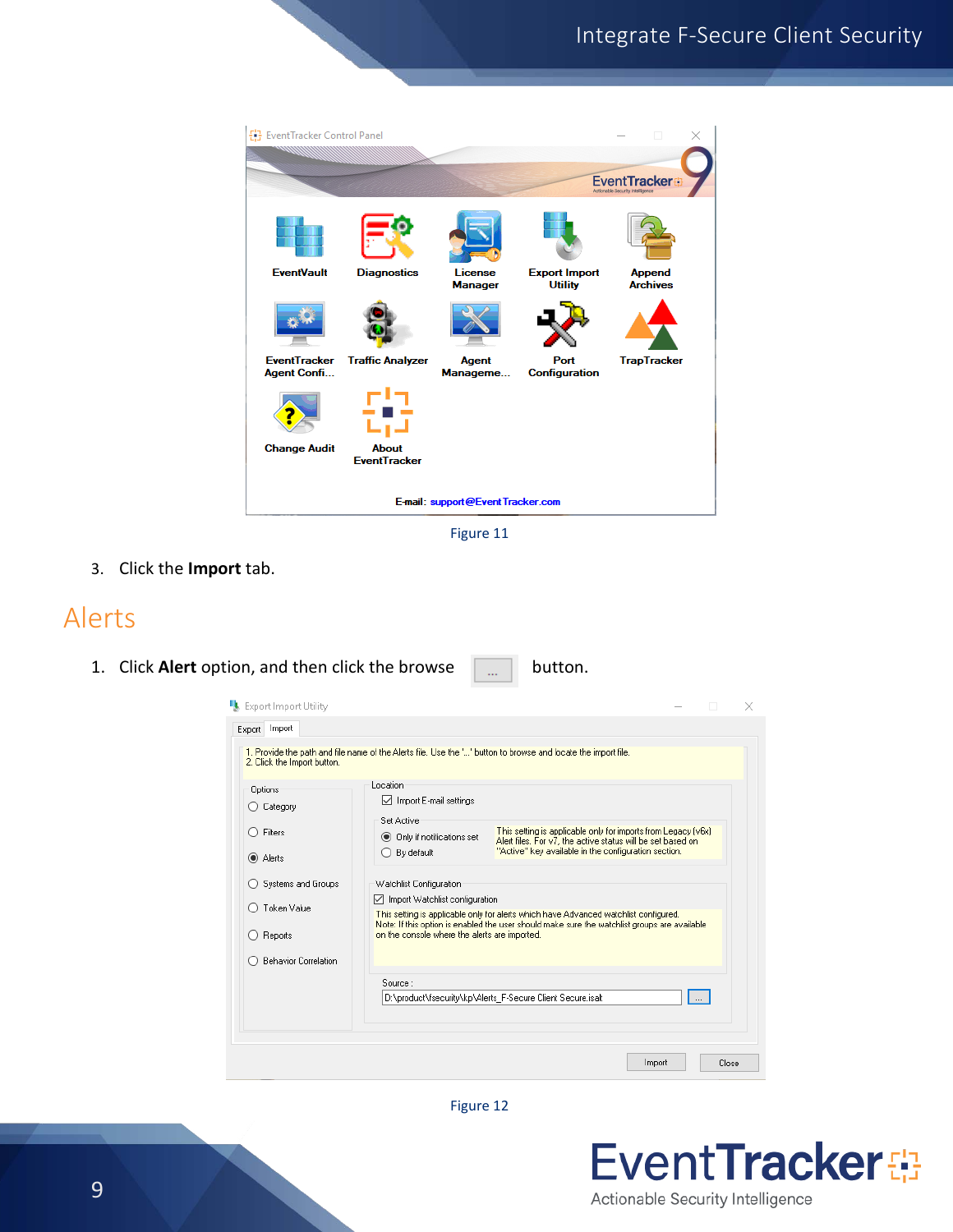- 1. Locate **Alert\_F-Secure Client Secure.isalt** file, and then click the **Open** button.
- 2. To import alerts, click the **Import** button.





3. Click **OK,** and then click the **Close** button.

### <span id="page-10-0"></span>**Categories**

1. Click **Category** option, and then click the browse **button**.

| Export Import Utility                                                                                                                            |          | п | ×     |
|--------------------------------------------------------------------------------------------------------------------------------------------------|----------|---|-------|
| Export Import                                                                                                                                    |          |   |       |
| 1. Provide the path and file name of the Categories file. Use the '' button to browse and locate the import file.<br>2. Click the Import button. |          |   |       |
| Location<br>Options                                                                                                                              |          |   |       |
| Category                                                                                                                                         |          |   |       |
| Filters<br>$\bigcirc$                                                                                                                            |          |   |       |
| $\bigcirc$ Alerts                                                                                                                                |          |   |       |
| Source:<br>◯ Systems and Groups<br>product\fsecurity\kp\Category_F-Secure Client Security.iscat                                                  | $\cdots$ |   |       |
| Token Value<br>$\left( \right)$                                                                                                                  |          |   |       |
| Reports<br>$\bigcirc$                                                                                                                            |          |   |       |
| <b>Behavior Correlation</b><br>( )                                                                                                               |          |   |       |
|                                                                                                                                                  |          |   |       |
|                                                                                                                                                  |          |   |       |
|                                                                                                                                                  |          |   |       |
|                                                                                                                                                  | Import   |   | Close |
|                                                                                                                                                  |          |   |       |



2. Locate **Category\_F-Secure Client Security. iscat** file, and then click the **Open** button.

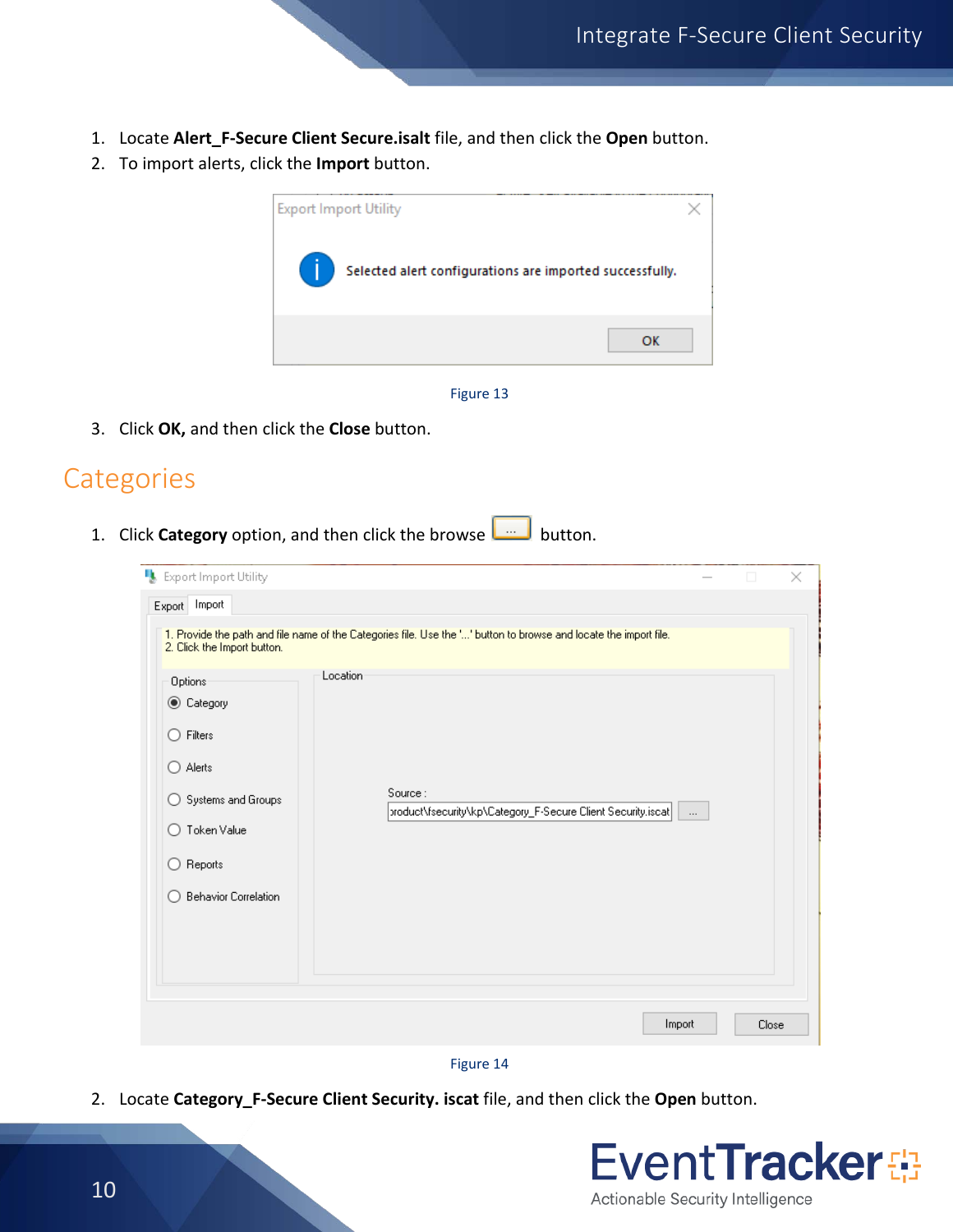3. To import categories, click the **Import** button.

EventTracker displays a success message.

| <b>Export Import Utility</b> |                                                      |  |  |  |  |
|------------------------------|------------------------------------------------------|--|--|--|--|
|                              | Selected category details are imported successfully. |  |  |  |  |
|                              | OK                                                   |  |  |  |  |
|                              | Figure 15                                            |  |  |  |  |

4. Click **OK,** and then click the **Close** button.

### <span id="page-11-0"></span>Knowledge Objects

- 1. Click **Knowledge objects** under Admin option in the EventTracker manager page.
- 2. Locate the file named **KO\_F-Secure Client Security .etko**.

| Import                           |        |        |  |
|----------------------------------|--------|--------|--|
| KO_F-Secure Client Security.etko | Browse | Upload |  |

| × |
|---|
|---|

Figure 16

3. Now select all the checkbox and then click on '**Import**' option.

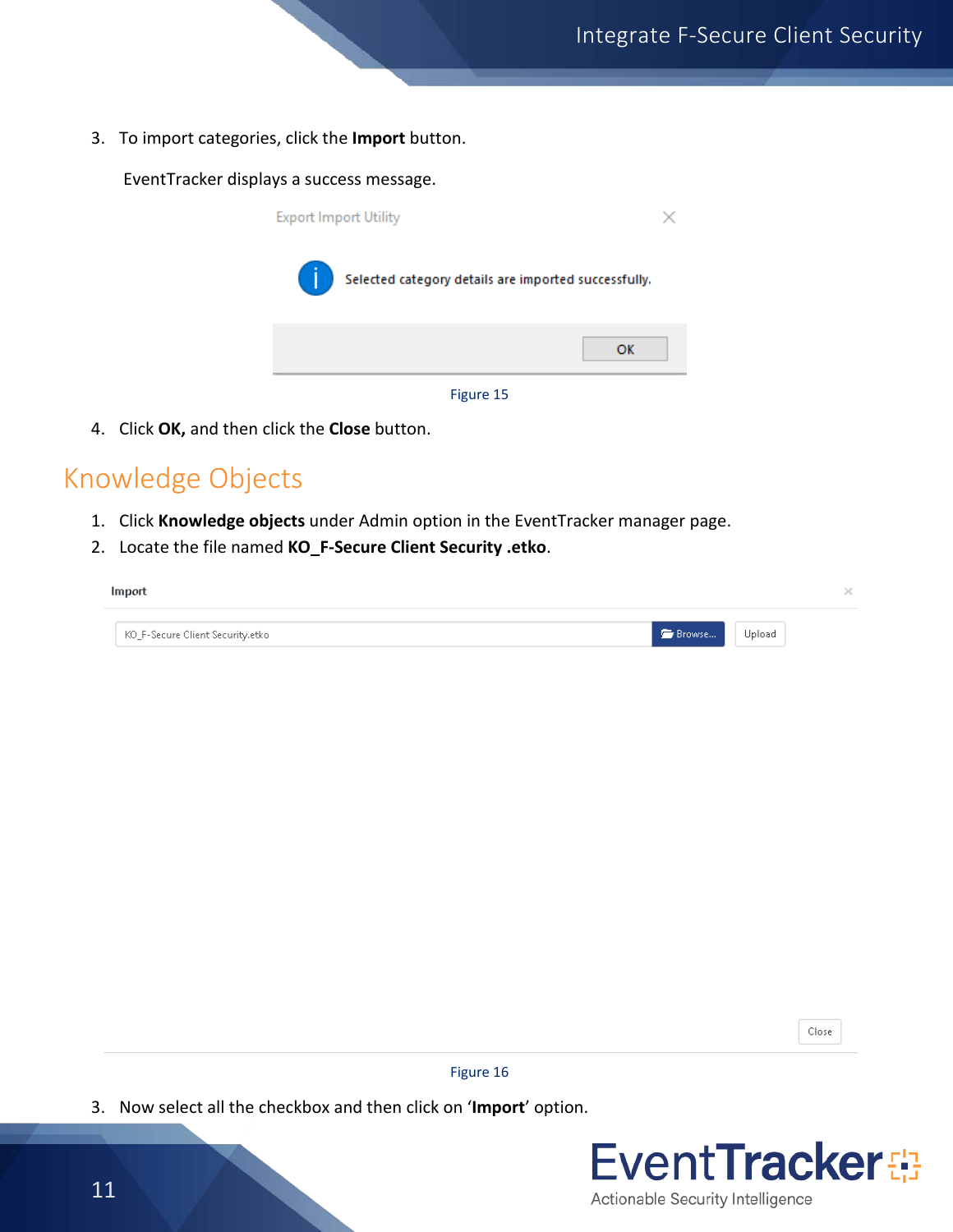×

#### Import

|   | Select file                                   |                                         | <b>Browse</b><br>Upload  |
|---|-----------------------------------------------|-----------------------------------------|--------------------------|
| ✔ | <b>Object name</b>                            | <b>Applies to</b>                       | Group name               |
| ✔ | F-Secure Client Security Application Blocked  | F-Secure Client Security 12.x and above | F-Secure Client Security |
| ✔ | F-Secure Client Security Spyware Detected     | F-Secure Client Security 12.x and above | F-Secure Client Security |
| ✔ | F-Secure Client Security Virus Detected       | F-Secure Client Security 12.x and above | F-Secure Client Security |
| ✔ | F-Secure Client Security Web Traffic Scanning | F-Secure Client Security 12.x and above | F-Secure Client Security |

Import Close

#### Figure 17

4. Knowledge objects are now imported successfully.

| localhost:8080 says         |           |
|-----------------------------|-----------|
| File imported successfully. |           |
|                             | <b>OK</b> |



### <span id="page-12-0"></span>Token Templates

- 1. Click **Parsing rules** under **Admin** option in the EventTracker manager page.
- 2. Move to Template and click on import configuration **in** icon on the top right corner.
- 3. In the popup window browse the file named **Token\_F-Secure Client.ettd**.

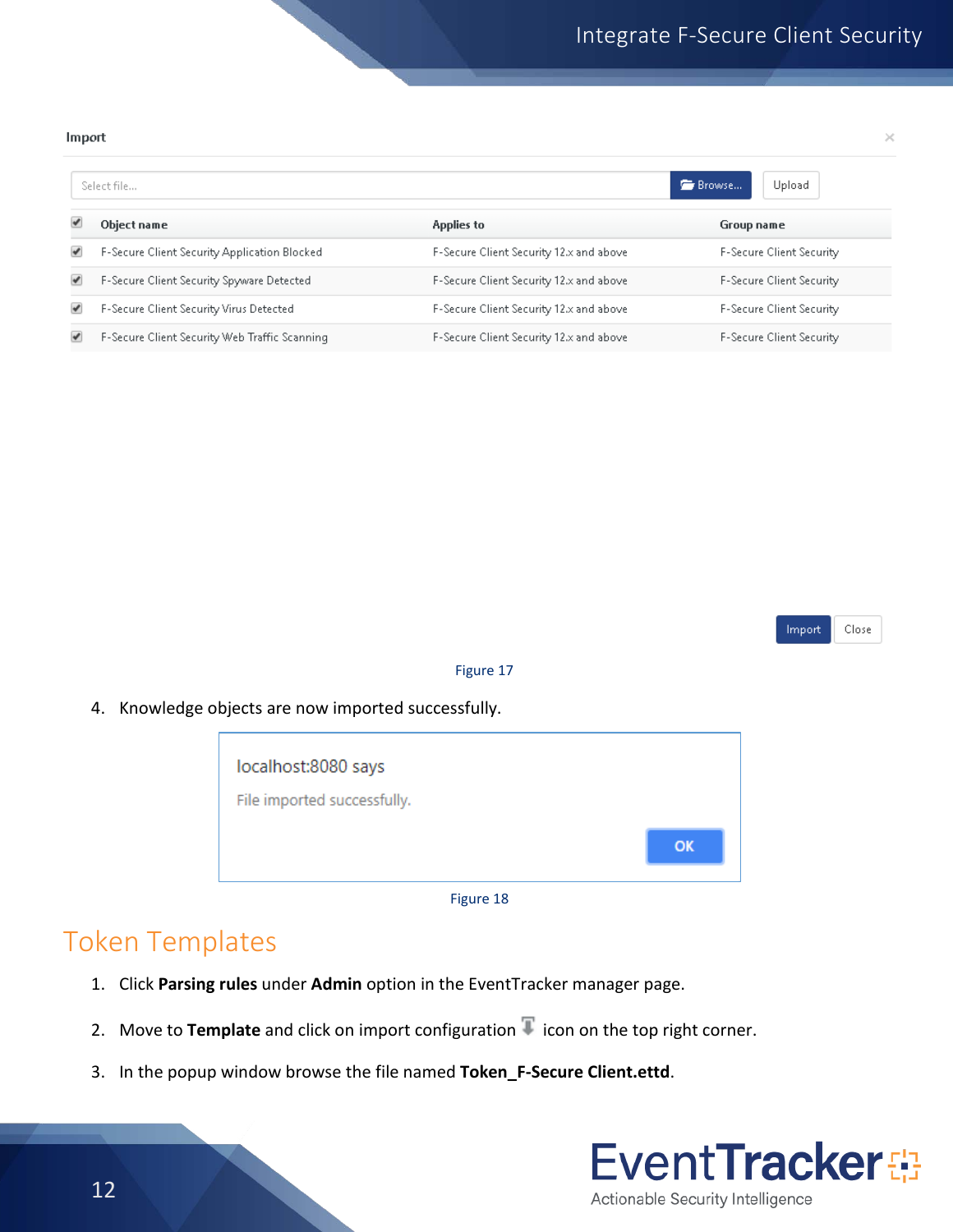|                                                                            |           | $\vee$ Template name Separator Template description                                                                                                                                                                                                                                                                                                                                                                                                                                                                                                       |                              | Added date Added by Group Name |
|----------------------------------------------------------------------------|-----------|-----------------------------------------------------------------------------------------------------------------------------------------------------------------------------------------------------------------------------------------------------------------------------------------------------------------------------------------------------------------------------------------------------------------------------------------------------------------------------------------------------------------------------------------------------------|------------------------------|--------------------------------|
| $\triangledown$ F-Secure Client<br>Security-<br>Application<br>blocked     | \n        | Jul 03 13:38:53 580f-secure02 Jun 29 11:50:49 580F-SECURE02.aabenraa.local Dangerous application blocked [alertMeta@0 oid="1.3.<br>6.1.4.1.2213.53.2147483647.101" shost="<br>"uid="60c8f0c8-2808-11e6-b998-7013d1562400" domainTreePath="<br>aa/Desktops/Desktops Windows 10/dsk-s4w31594" message="Application was blocked. This was determined to be a high-risk appli<br>cation by system control heuristics. Application path: \?\c:\users\ksr\downloads\isl light client 84241228 (1).exe File hash: c7d8a707a<br>3dcc9f9e5bc505481486a54e945d468"] | Jul 05<br>02:52:47 PM        | F-Secure<br>Client<br>Security |
| $\triangledown$ F-Secure Client<br>Security-<br>Spyware<br>Detected        | An.       | Jul 03 13:38:53 580f-secure02 May 4 11:13:33 580F-SECURE02.aabenraa.local Spyware Alert [alertMeta@0 oid="1.3.6.1.4.1.2213.12.21<br>"uid="e6c01642-ae95-9a22-1bf4-075797350b2f" domainTreePath="<br>/Member Servers/580f<br>47483647.290" shost="<br>il01" message="Spyware detected: Type: riskware Family: Malware Name: Gen:Application.Bundler.InstallIQ Object: E:\bcl\FinalMedia<br>Player2011Setup.exe Action: none. "]                                                                                                                            | Jul 05<br>03:39:30 PM        | F-Secure<br>Client<br>Security |
| $\triangleright$ F-Secure Client<br>Security-Virus<br>detected             | <b>\n</b> | Jul 04 18:44:31 NTPLDTBLR47 Jul 4 18:44:26 10.0.2.15 Virus Alert: File deleted [alertMeta@0 oid="1.3.6.1.4.1.2213.12.2147483647.20<br>2" shost="contoso-pc" uid="contoso-pc" domainTreePath="Root/contoso-pc" suser="contoso-PC\contoso" message="Malicious co<br>de found in file C:\Users\contoso\AppData\Local\Temp\537d898a-9fcf-4236-9625-1973ce5d31e5.tmp. Infection: EICAR_Test_File Act<br>ion: The file was deleted. "I                                                                                                                          | <b>Jul 05</b><br>04:23:15 PM | F-Secure<br>Client<br>Security |
| $\triangledown$ F-Secure Client<br>Security-Web<br><b>Traffic Scanning</b> | An.       | Jul 04 18:44:31 NTPLDTBLR47 Jul 4 18:44:30 10.0.2.15 Web Traffic Scanning Alert: Malicious Content Blocked [alertMeta@0 oid="1.3.<br>6.1.4.1.2213.12.2147483647.722" shost="contoso-pc" uid="contoso-pc" domainTreePath="Root/contoso-pc" suser="contoso-PC\co<br>ntoso" message="Web Traffic Scanning Alert Infection: http://www.eicar.org/download/eicarcom2.zip Object name: EICAR_Test_File<br>Action: Malicious content was blocked."]                                                                                                              | <b>Jul 05</b><br>04:58:20 PM | F-Secure<br>Client<br>Security |
|                                                                            |           |                                                                                                                                                                                                                                                                                                                                                                                                                                                                                                                                                           |                              |                                |

#### Figure 19

4. Now select all the checkbox and then click on  $\Gamma$  Import option.

### <span id="page-13-0"></span>Flex Reports

On the EventTracker Control Panel,

1. Click **Reports** option, and select new(etcrx) from the option.

|                             | Note : If report(s) contains template, first import template and proceed with exportimport utility.<br>Location |                          |          |  |
|-----------------------------|-----------------------------------------------------------------------------------------------------------------|--------------------------|----------|--|
| Options                     |                                                                                                                 |                          |          |  |
| $\bigcirc$ Category         |                                                                                                                 |                          |          |  |
| $\bigcirc$ Filters          |                                                                                                                 |                          |          |  |
| $\bigcirc$ Alerts           | ◉ Legacy (*.issch)                                                                                              | $\bigcirc$ New (*.etcnx) |          |  |
| Systems and Groups          | Source:                                                                                                         |                          |          |  |
|                             | *.issch                                                                                                         |                          | $\ldots$ |  |
| <b>Token Value</b><br>Ω     |                                                                                                                 |                          |          |  |
| ◉ Reports                   |                                                                                                                 |                          |          |  |
| <b>Behavior Correlation</b> |                                                                                                                 |                          |          |  |
|                             |                                                                                                                 |                          |          |  |
|                             |                                                                                                                 |                          |          |  |

Figure 20

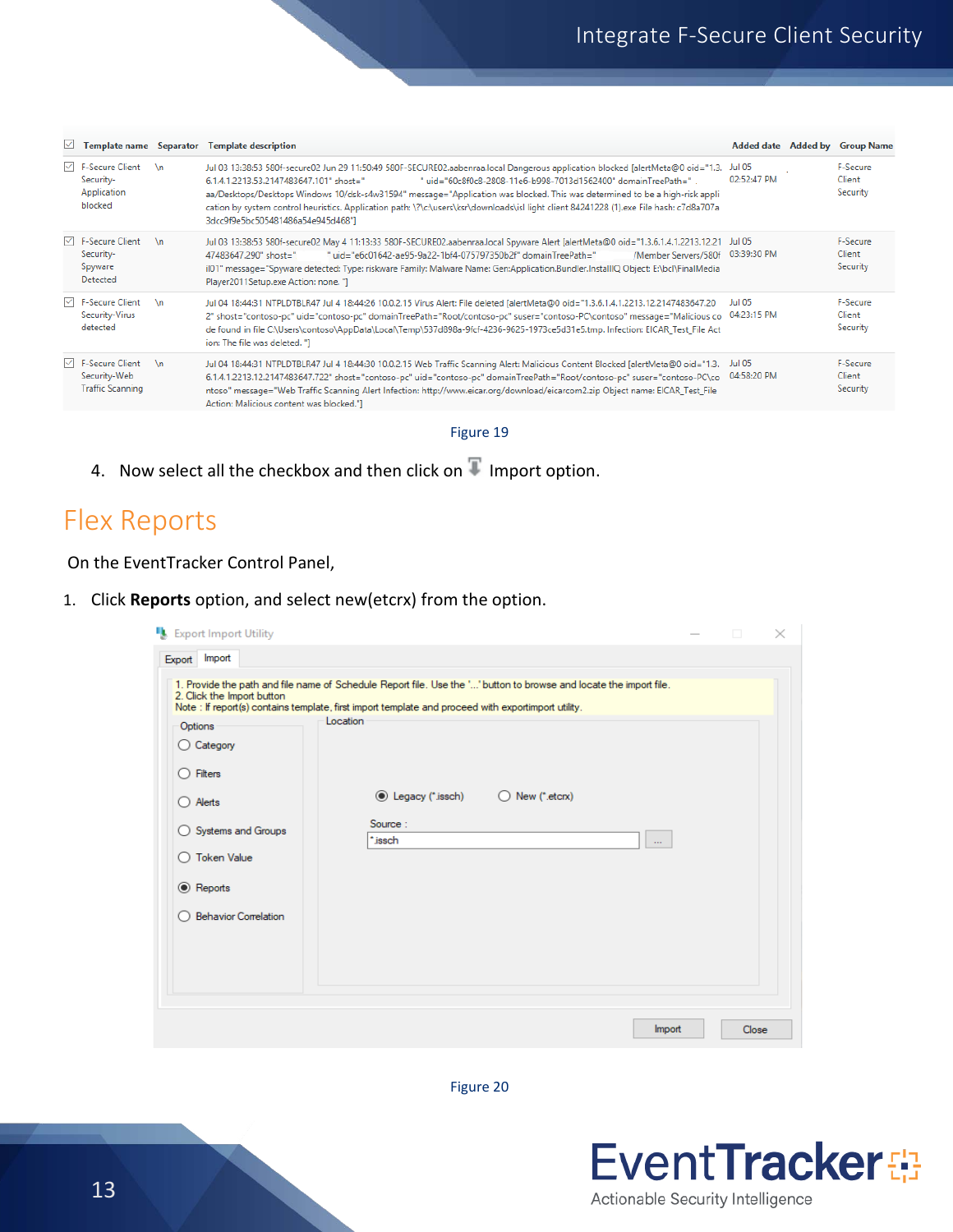2. Locate the file named **Reports\_ F-Secure Client Security. etcrx**, and select all the checkbox.

| { Reports Import<br>Note : If report(s) contains template, first import template and proceed with report import process. |                                                 |                           |                |              | ×             |  |  |  |  |  |
|--------------------------------------------------------------------------------------------------------------------------|-------------------------------------------------|---------------------------|----------------|--------------|---------------|--|--|--|--|--|
| Select file D:\product\fsecurity\kp\Reports_F-Secure Client Security.etcrx<br>Select file                                |                                                 |                           |                |              |               |  |  |  |  |  |
| Available reports                                                                                                        |                                                 |                           |                |              |               |  |  |  |  |  |
| Title                                                                                                                    | Q<br>$\bf{Q}$<br>Frequency Show all<br>۰        |                           |                |              |               |  |  |  |  |  |
| $\checkmark$                                                                                                             |                                                 | Title                     |                | <b>Sites</b> | Groups        |  |  |  |  |  |
| ☑                                                                                                                        | F-Secure Client Security - Application blocked  |                           |                | NTPLDTBLR47  |               |  |  |  |  |  |
| ☑<br>F-Secure Client Security - Spyware detected<br><b>EDIT</b>                                                          |                                                 |                           |                | NTPLDTBLR47  | Default       |  |  |  |  |  |
| $\checkmark$<br>EDIT<br>F-Secure Client Security - Virus detected                                                        |                                                 |                           |                | NTPLDTBLR47  | Default       |  |  |  |  |  |
| $\color{red}\heartsuit$<br>EDIT                                                                                          | F-Secure Client Security - Web Traffic Scanning |                           |                | NTPLDTBLR47  | Default       |  |  |  |  |  |
| $\,$ $\,$                                                                                                                |                                                 |                           |                |              | $\rightarrow$ |  |  |  |  |  |
| Note: Set run time option is not applicable for Defined Reports and Hourly Reports                                       |                                                 |                           |                |              |               |  |  |  |  |  |
| Set run time for report(s) from                                                                                          | AM<br>$\overline{\phantom{a}}$                  | at interval of<br>minutes | ⊙<br>Set       |              |               |  |  |  |  |  |
|                                                                                                                          |                                                 |                           |                |              |               |  |  |  |  |  |
| Replace                                                                                                                  | to                                              | Replace                   | Assign systems |              | T<br>⊗        |  |  |  |  |  |



3. Click the **Import** button to import the reports. EventTracker displays a success message.

| <b>Export Import Utility</b>                              |  |
|-----------------------------------------------------------|--|
| Selected reports configurations are imported successfully |  |
| ок                                                        |  |

Figure 22

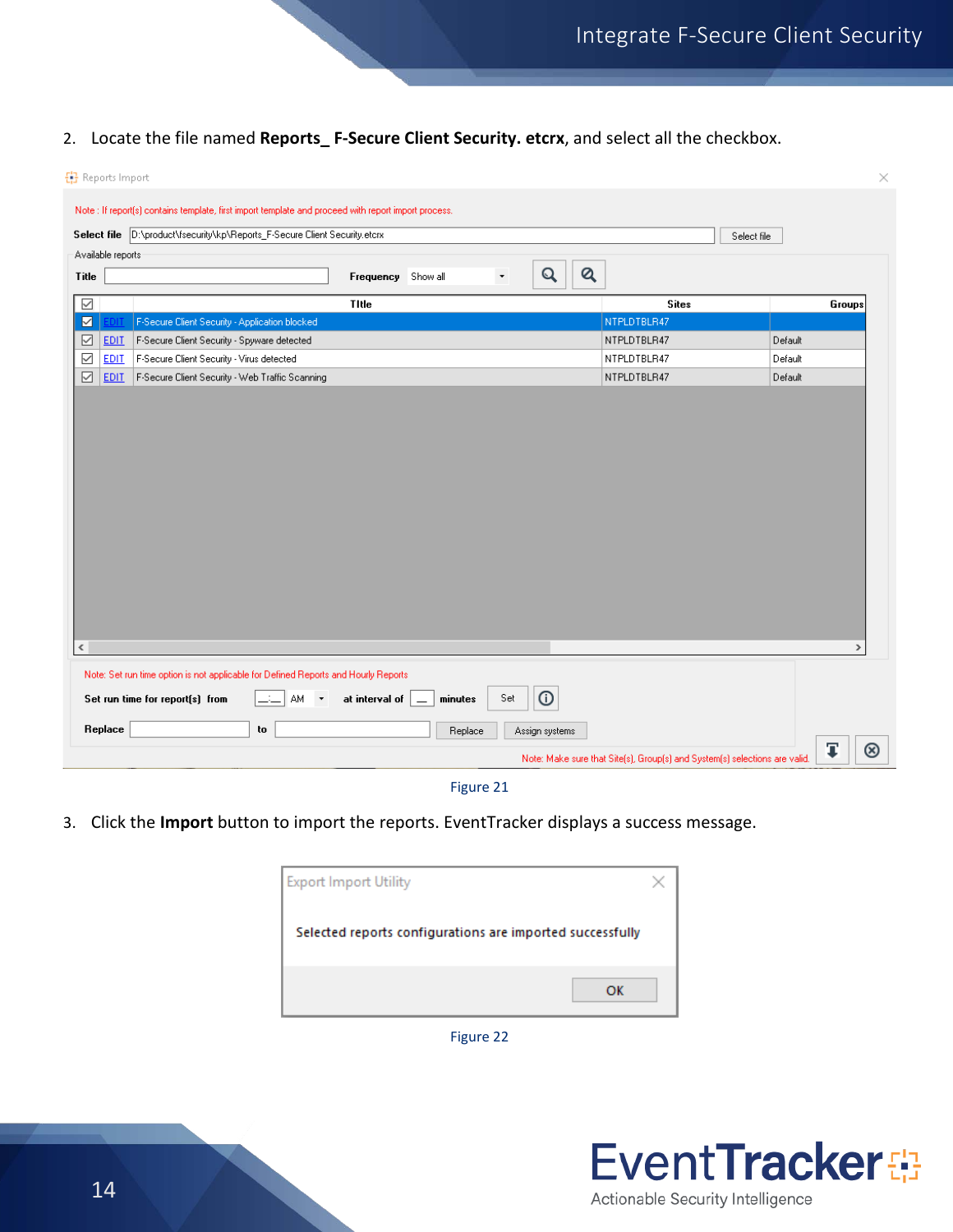### <span id="page-15-0"></span>**Dashlets**

1. Open **EventTracker Enterprise** in the browser and log in.



Figure 23

- 2. Navigate to **My Dashboard**
- 3. Click on import configuration  $\Gamma$  icon on the top right corner.
- 4. In the popup window browse the file named **Dashboard\_F-Secure Client Security .etwd**.

| Import                                                                                                             |        |        |
|--------------------------------------------------------------------------------------------------------------------|--------|--------|
| Note: If dashlet configured using persisted report, first import the report and proceed with importing<br>dashlet. |        |        |
| Dashboard_F-Security Client Security.etwd                                                                          | Browse | Upload |
|                                                                                                                    |        |        |
|                                                                                                                    |        |        |
|                                                                                                                    |        |        |
|                                                                                                                    |        |        |
|                                                                                                                    |        |        |
|                                                                                                                    |        |        |
|                                                                                                                    |        |        |
|                                                                                                                    |        |        |
|                                                                                                                    |        |        |
|                                                                                                                    |        |        |
|                                                                                                                    |        | Close  |
| Figure 24                                                                                                          |        |        |
|                                                                                                                    |        |        |

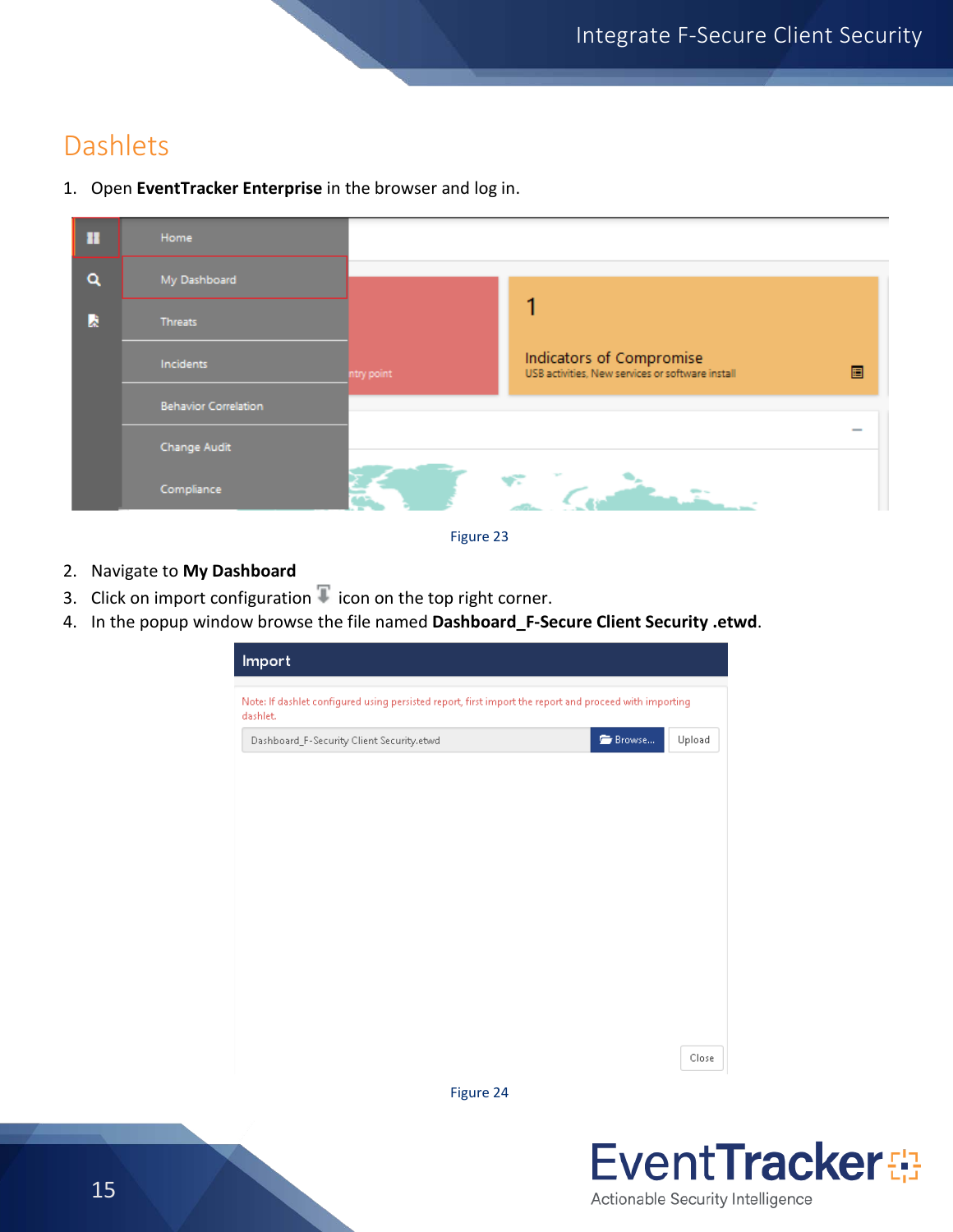5. Now select all the available checkboxes and then click on **Import** option.

#### Available widgets

#### Select All



Figure 25

6. Click 'customize'  $\odot$  to locate and choose created dashlet.

### Customize dashlets  $\times$ f-securel Q F-Secure Client Security - Spyw...  $\square$  F-Secure Client Security - Virus ...  $\square$  F-Secure Client Security - Appli... E F-Secure Client Security - Virus ...  $\square$  F-Secure Client Security Web Tr... Add Delete Close Figure 26

7. Click **Add** to add dashlet to the dashboard.

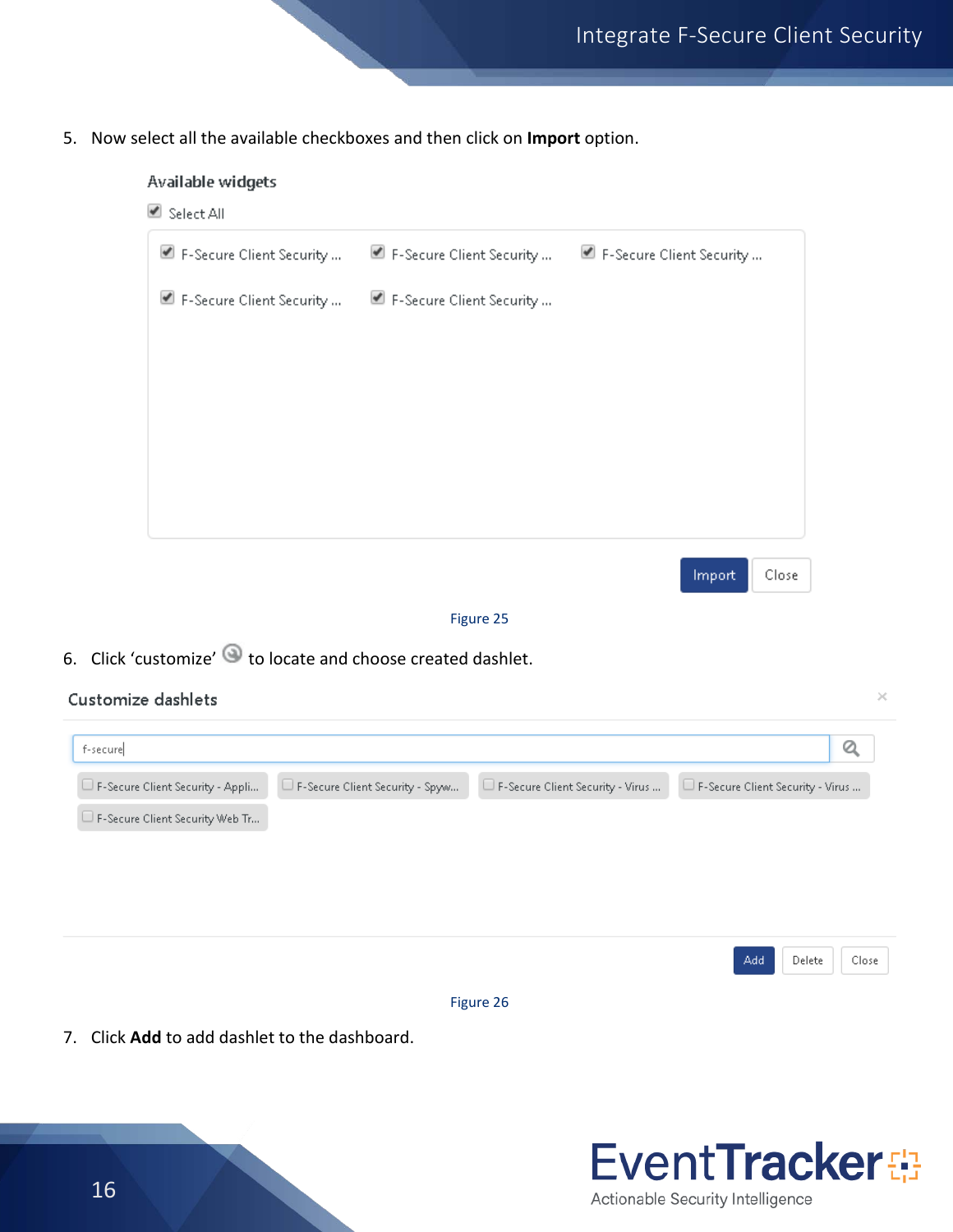# <span id="page-17-0"></span>Verify F-Secure Client Security knowledge pack in **EventTracker**

### <span id="page-17-1"></span>Alerts

- 1. In the **EventTracker Enterprise** web interface, click the **Admin** drop-down, and then click **Alerts.**
- 2. In the search box, enter **F-Secure** and then click the **Search** button.
- 3. EventTracker displays alert of **F-secure.**

| ← / Admin / Alerts<br>Alerts                                       |                                                             |          |        |                           |                                                                                                 |                                      |                                    |                                                                                                                                                                          |
|--------------------------------------------------------------------|-------------------------------------------------------------|----------|--------|---------------------------|-------------------------------------------------------------------------------------------------|--------------------------------------|------------------------------------|--------------------------------------------------------------------------------------------------------------------------------------------------------------------------|
| Show<br>All<br>$\mathbf{v}$                                        |                                                             |          |        |                           |                                                                                                 | Search by                            | Alert name                         | Q<br>Q<br>f-secure                                                                                                                                                       |
| 134<br><b>Available Alerts</b><br>Total number of alerts available | 14<br><b>Active Alerts</b><br>Total number of active alerts |          |        | 134                       | System<br>User<br><b>System/User Defined Alerts</b><br>Count for system and user defined alerts | 111<br>$\blacksquare$ 23             | 134                                | Critical<br>$\Box$ 10<br>High<br>178<br>Low-<br>$\Pi$ 4<br>Ë 15.<br>Medium<br>Serious<br>$\equiv$ 27<br><b>Alerts by Threat Level</b><br>Count of alerts by threat level |
| 面<br>$\oplus$<br>Activate Now                                      | Click 'Activate Now' after making all changes               |          |        |                           |                                                                                                 |                                      |                                    | Page Size<br>Total:<br>$\overline{4}$<br>25<br>$\boldsymbol{\mathrm{v}}$                                                                                                 |
| 0<br>Alert Name A                                                  | <b>Threat</b>                                               | Active   | E-mail | Forward as<br><b>SNMP</b> | Forward as<br>Syslog                                                                            | <b>Remedial Action</b><br>at Console | <b>Remedial Action</b><br>at Agent | <b>Applies To</b>                                                                                                                                                        |
| ෯෯ F-Secure Client Security - Application blocked<br>0             |                                                             | ∩.       | 0      | 0                         | □                                                                                               | □                                    | 0                                  | F-Secure Client Security 12.x and above                                                                                                                                  |
| <b>88</b> F-Secure Client Security - Spyware detected<br>0         |                                                             | $\cap$   | 0      | $\Box$                    | $\Box$                                                                                          | $\Box$                               | $\Box$                             | F-Secure Client Security 12.x and above                                                                                                                                  |
| 60 F-Secure Client Security - Virus detected<br>O                  |                                                             | $\cap$ . | 0      | $\Box$                    | $\Box$                                                                                          | $\Box$                               | 0                                  | F-Secure Client Security 12.x and above                                                                                                                                  |
| § F-Secure Client Security: Malware blocked<br>0                   | $\bullet$                                                   | $\cap$   | $\Box$ | 0                         | 0                                                                                               | 0                                    | 0                                  | F-Secure Client Security 12.x and above                                                                                                                                  |

Figure 27

### <span id="page-17-2"></span>**Categories**

- 1. Login to **EventTracker Enterprise**.
- 2. Click the **Admin** drop-down, and then click **Categories**.
- 3. In **Category Tree** to view imported categories, scroll down and expand the F-Secure Client Security group folder to view the imported categories.

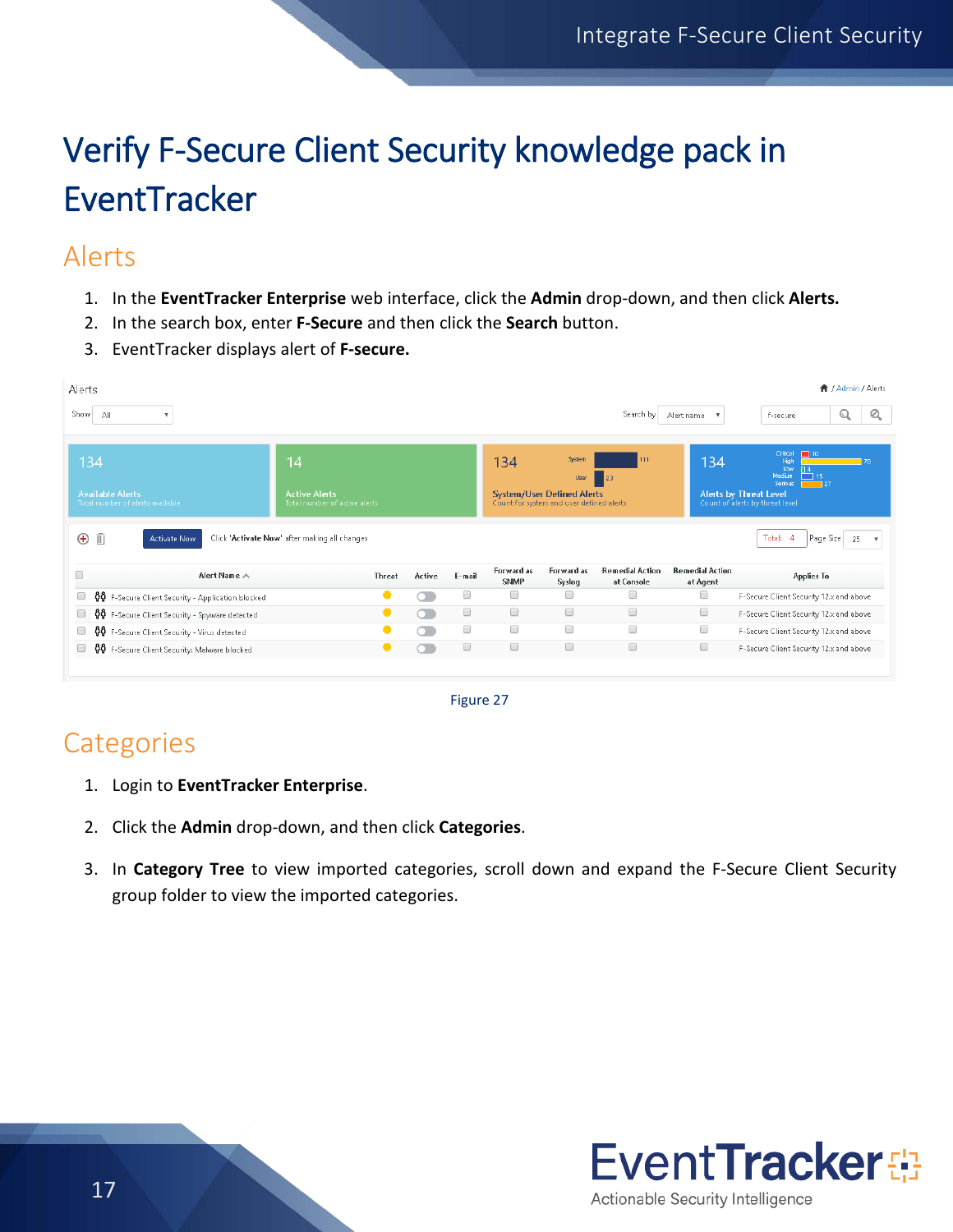| г.<br>eг. |  |
|-----------|--|
|           |  |

| Category Tree<br>Search                                                                                                                                                | Total category groups: 20<br>Total categories: 405 |                      |  |  |  |  |  |
|------------------------------------------------------------------------------------------------------------------------------------------------------------------------|----------------------------------------------------|----------------------|--|--|--|--|--|
| - All Categories                                                                                                                                                       | Last 10 modified categories                        |                      |  |  |  |  |  |
| □ *All error events                                                                                                                                                    | Name                                               | <b>Modified date</b> |  |  |  |  |  |
| □ *All information events<br>□ *All warning events                                                                                                                     | F-Secure Client Security - Virus Detected          | Jul 09 05:27:16 PM   |  |  |  |  |  |
| □ *Security: All security events                                                                                                                                       | F-Secure Client Security - Spyware Detected        | Jul 09 05:26:51 PM   |  |  |  |  |  |
| <b>Aruba AirWaive</b>                                                                                                                                                  | F-Secure Client Security - Application Blocked     | Jul 09 05:26:36 PM   |  |  |  |  |  |
| <b>D</b> Aruba OS                                                                                                                                                      | F-Secure Client Security Web Traffic Scanning      | Jul 06 12:27:49 PM   |  |  |  |  |  |
| Bitdefender GravityZone                                                                                                                                                | MS RRAS: Request Discard                           | Jun 26 06:56:44 PM   |  |  |  |  |  |
| Bluecoat Content Analysis<br><b>August Change Audit</b>                                                                                                                | <b>MS RRAS: Authentication Failure</b>             | Jun 26 06:55:56 PM   |  |  |  |  |  |
| <b>D</b> Cisco AMP                                                                                                                                                     | MS RRAS: Accounting Type                           | Jun 26 06:55:42 PM   |  |  |  |  |  |
| 中口 Cisco ASA Firewall                                                                                                                                                  | MS RRAS: Access Reject                             | Jun 26 06:55:27 PM   |  |  |  |  |  |
| EventTracker                                                                                                                                                           | MS RRAS: Access Accept                             | Jun 26 06:55:14 PM   |  |  |  |  |  |
| $\Box$ F-Secure Client Security                                                                                                                                        | MS RRAS: Accept-Request                            | Jun 26 06:55:00 PM   |  |  |  |  |  |
| F F-Secure Client Security - Applicatic<br>F F-Secure Client Security - Spyware I<br>F-Secure Client Security - Virus Det<br>囼<br>F-Secure Client Security Web Traffic |                                                    |                      |  |  |  |  |  |

Figure 28

### <span id="page-18-0"></span>Knowledge Objects

- 1. In the **EventTracker Enterprise** web interface, click the **Admin** drop-down, and then click **Knowledge Objects.**
- 2. In the **Knowledge Object** tree, expand the **F-Secure Client Security** group folder to view the imported Knowledge objects.

| Knowledge Objects                                          |                                                             |                                                                                                                                   |                                                                |                 |                     |                    | ← / Admin / Knowledge Objects    |         |  |  |
|------------------------------------------------------------|-------------------------------------------------------------|-----------------------------------------------------------------------------------------------------------------------------------|----------------------------------------------------------------|-----------------|---------------------|--------------------|----------------------------------|---------|--|--|
| Search objects                                             | $\alpha$<br>Activate Now<br>$\mathbf Q$                     |                                                                                                                                   |                                                                |                 |                     |                    | Objects <b>中国直導</b>              |         |  |  |
| $\oplus$ 0 $\oplus$<br>Groups                              | Object name F-Secure Client Security Application Blocked    |                                                                                                                                   |                                                                |                 |                     |                    | D                                | D.<br>o |  |  |
| F-Secure Client Security<br>F-Secure Client Securit (<br>Ŵ | Applies to F-Secure Client Security 12.x and above<br>Rules |                                                                                                                                   |                                                                |                 |                     |                    |                                  |         |  |  |
| Ŵ<br>F-Secure Client Securit (                             | Title                                                       | Log type                                                                                                                          | <b>Event source</b>                                            | <b>Event id</b> | <b>Event type</b>   |                    |                                  |         |  |  |
| íÑ<br>F-Secure Client Securit (                            | $\boxplus$<br>F-Secure Client Security Application Blocked  |                                                                                                                                   | syslog*                                                        |                 |                     |                    | $\mathscr{A} \odot \mathbb{m}$ 2 |         |  |  |
| 而<br>F-Secure Client Securit (                             |                                                             | Message Signature: oid\=.*?shost\=.*?uid\=.*?domainTreePath\=.*?message\=\"(Application\s+ Action\s+by\s+malware\s+)was\s+blocked |                                                                |                 |                     |                    |                                  |         |  |  |
| Forti-test                                                 | Message Exception:                                          |                                                                                                                                   |                                                                |                 |                     |                    |                                  |         |  |  |
| Fortigate Firewall                                         | Expressions                                                 |                                                                                                                                   |                                                                |                 |                     |                    |                                  |         |  |  |
| I IIS Web Server                                           | <b>Expression type</b>                                      | <b>Expression 1</b>                                                                                                               |                                                                |                 | <b>Expression 2</b> | Format string      |                                  |         |  |  |
|                                                            | Requiar Expression                                          | (? <key>\w+)\=\"(?<value>.*?)\"</value></key>                                                                                     |                                                                |                 |                     |                    |                                  | コス      |  |  |
| $\blacksquare$ Linux OS                                    | Regular Expression                                          | (?<=File\s+hash\:).*?(?=\"\])                                                                                                     |                                                                |                 |                     | 1:File Hash        |                                  | $\Box$  |  |  |
| III Linux Test                                             | Regular Expression                                          |                                                                                                                                   | (?<=Application\s+path\; Malware\s+path\;).*?(?=File\s+hash\;) |                 |                     | 1:Application Path |                                  | D<br>b. |  |  |

Figure 29

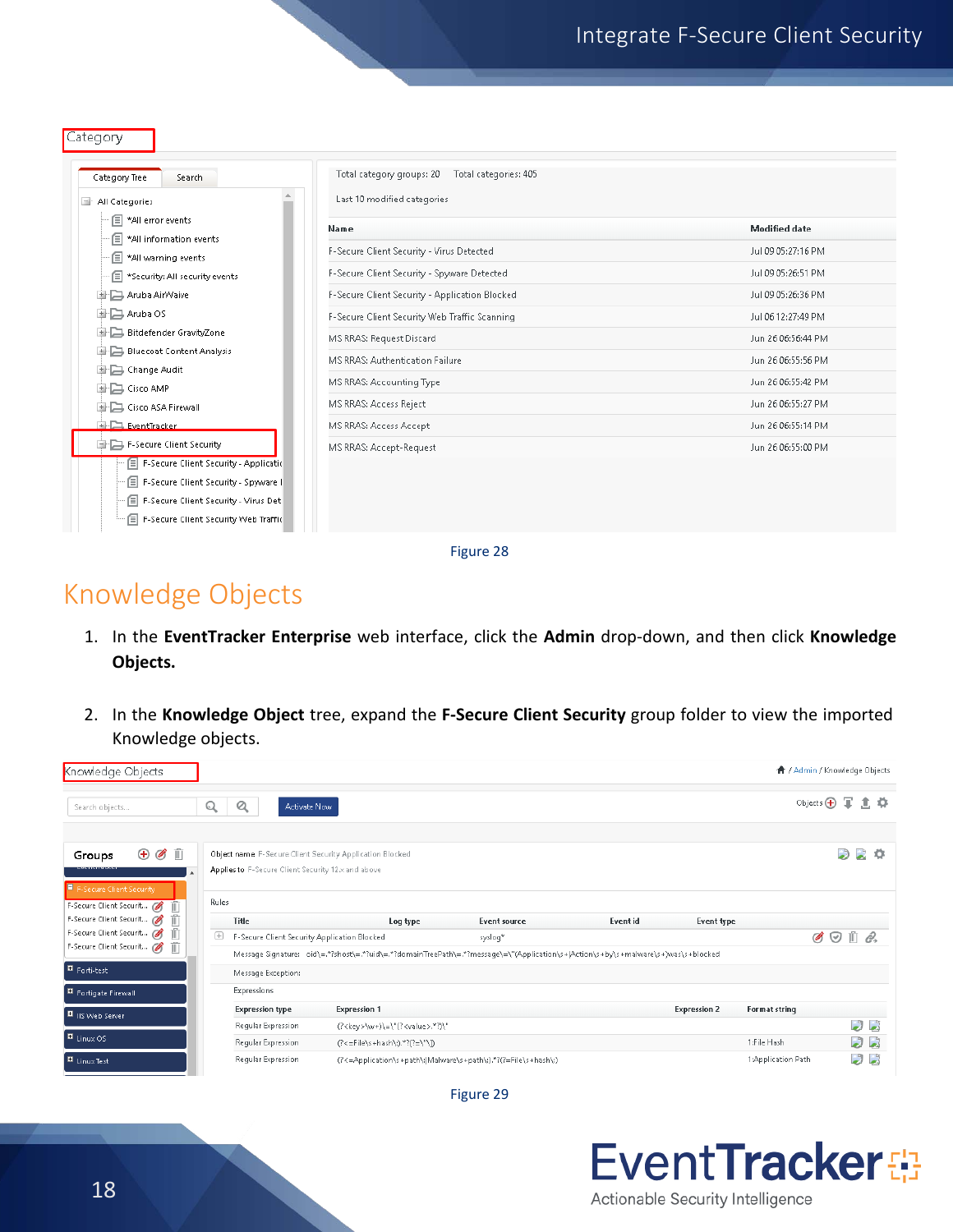### <span id="page-19-0"></span>Token Templates

- 1. In the **EventTracker Enterprise** web interface, click the **Admin** drop-down, and then click **Parsing rules.**
- 2. On **Template** tab, click on the **Cisco IWAN** group folder to view the imported Token Values.

| <b>Parsing Rules</b>            |   |                     |                                                         |                      |                 |                    |               |              |   | ← / Admin / Parsing Rules |
|---------------------------------|---|---------------------|---------------------------------------------------------|----------------------|-----------------|--------------------|---------------|--------------|---|---------------------------|
| Template<br><b>Parsing Rule</b> |   |                     |                                                         |                      |                 |                    |               |              |   |                           |
| Groups                          |   | 鼺<br>$^{\circledR}$ | Group : F-Secure Client Security                        | Search               | $\mathsf{Q}$    |                    |               |              |   | ごます                       |
| Default                         |   |                     |                                                         |                      |                 |                    |               |              |   |                           |
| Apache Web Server               | Ũ | Ø                   | <b>Template Name</b>                                    | Template Description | <b>Added By</b> | <b>Added Date</b>  | <b>Active</b> | $\checkmark$ |   |                           |
| Aruba AirWave                   | Û | Ø                   | F-Secure Client Security-<br><b>Application blocked</b> |                      |                 | Jul 05 02:52:47 PM | $\checkmark$  | $\checkmark$ | Ø |                           |
| ArubaOS                         | Ũ | Ø                   | F-Secure Client Security-                               |                      |                 | Jul 05 03:39:30 PM | $\checkmark$  | $\checkmark$ | Ø |                           |
| Bitdefender GravityZ            | Ũ | Ø                   | <b>Spyware Detected</b>                                 |                      |                 |                    |               |              |   |                           |
| Bluecoat Content Ana            | Û | Ø                   | F-Secure Client Security-Virus<br>detected              |                      |                 | Jul 05 04:23:15 PM | $\checkmark$  | $\checkmark$ | Ø |                           |
| Cisco AMP                       | Ũ | Ø                   | F-Secure Client Security-Web                            |                      |                 | Jul 05 04:58:20 PM | $\checkmark$  | $\checkmark$ | Ø |                           |
| Cisco ASA                       | Ũ | Ø                   | <b>Traffic Scanning</b>                                 |                      |                 |                    |               |              |   |                           |
| F-Secure Client Security<br>Evi | Ť | Ø                   |                                                         |                      |                 |                    |               |              |   |                           |
| F-Secure Client Secu            | Ñ | Ø                   |                                                         |                      |                 |                    |               |              |   |                           |

#### Figure 30

### <span id="page-19-1"></span>Flex Reports

1. In the **EventTracker Enterprise** web interface, click the **Reports** icon, and then select **Report Configuration**.



- 2. In **Reports Configuration** pane, select a **Defined** option.
- 3. Click on the **F-Secure Client Security** group folder to view the imported F-Secure Client Security reports.

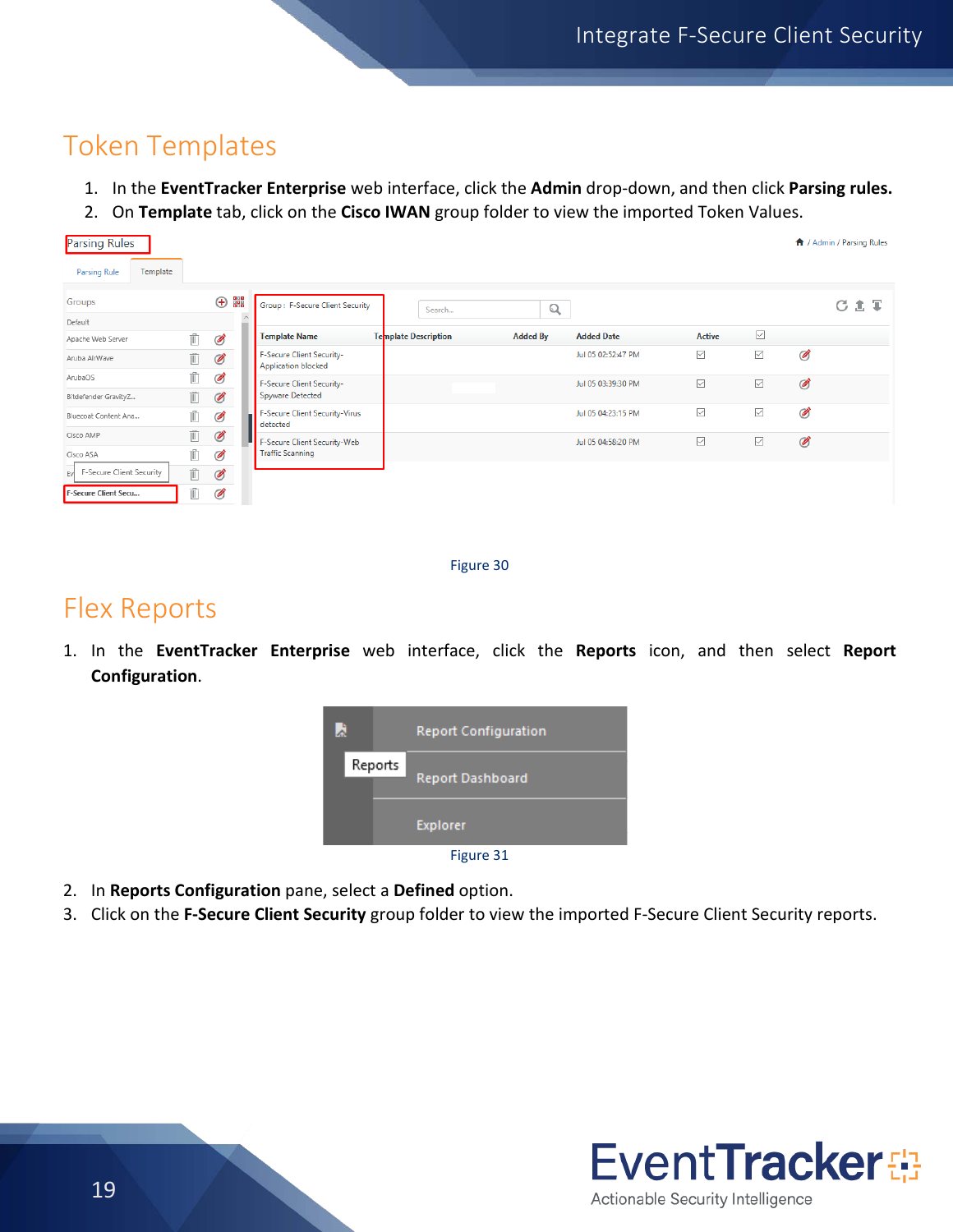| <b>Report Configuration</b><br>Reports / Report Configuration / Defined                  |                    |                   |         |                                   |                                                 |        |                    |                    |         |          |                                          |
|------------------------------------------------------------------------------------------|--------------------|-------------------|---------|-----------------------------------|-------------------------------------------------|--------|--------------------|--------------------|---------|----------|------------------------------------------|
| ○ Scheduled ○ Queued ● Defined                                                           |                    |                   |         |                                   |                                                 | Search |                    | Q<br>Q             | 画区      |          |                                          |
| 鼺<br>$\oplus$<br>Reports configuration: F-Secure Client Security<br><b>Report Groups</b> |                    |                   |         |                                   |                                                 |        |                    |                    |         |          |                                          |
| □<br>Bitdefender GravityZ                                                                | 面                  | Ø                 | $\land$ | $\mathbb{I}$ e.<br>$^{\circledR}$ |                                                 |        |                    |                    |         | Total: 4 |                                          |
| ط<br>Bluecoat Content Ana                                                                | Û                  | Ø                 |         |                                   | <b>Title</b>                                    |        | <b>Created on</b>  | <b>Modified on</b> |         |          |                                          |
| ہا<br>Cisco AMP                                                                          | 而                  | Ø                 |         | ₩                                 | F-Secure Client Security - Web Traffic Scanning |        | Jul 05 05:02:13 PM | Jul 05 05:02:13 PM | $\odot$ | F        | $+$                                      |
| ₽<br>Cisco ASA<br>F-Secure Client Security<br>₿<br>Event <sub>1</sub>                    |                    | Ø<br>$\mathscr G$ |         | 恐                                 | F-Secure Client Security - Virus detected       |        | Jul 05 04:25:28 PM | Jul 06 12:34:47 PM | ⊕       | F        | $\begin{array}{c} \boxed{+} \end{array}$ |
| ⋻<br>F-Secure Client Secu                                                                | Ñ                  | Ø                 |         | ₩                                 | F-Secure Client Security - Spyware detected     |        | Jul 05 03:49:41 PM | Jul 06 12:35:50 PM | ⋒       | F        | $+$                                      |
| ط<br>Linux OS                                                                            | $\bar{\mathbb{I}}$ | Ø                 |         | 懲                                 | F-Secure Client Security - Application blocked  |        | Jul 05 12:59:22 PM | Jul 06 12:43:54 PM | $\odot$ | F        | $\boxed{+}$                              |
| 旋<br>Microsoft Windows RR                                                                | Û                  | Ø                 |         |                                   |                                                 |        |                    |                    |         |          |                                          |
| ₿<br>Office 365                                                                          | $\blacksquare$     | Ø                 |         |                                   |                                                 |        |                    |                    |         |          |                                          |
|                                                                                          |                    |                   |         |                                   |                                                 |        |                    |                    |         |          |                                          |



### <span id="page-20-0"></span>Dashlets

#### **Title: F-Secure Client -Application Blocked**





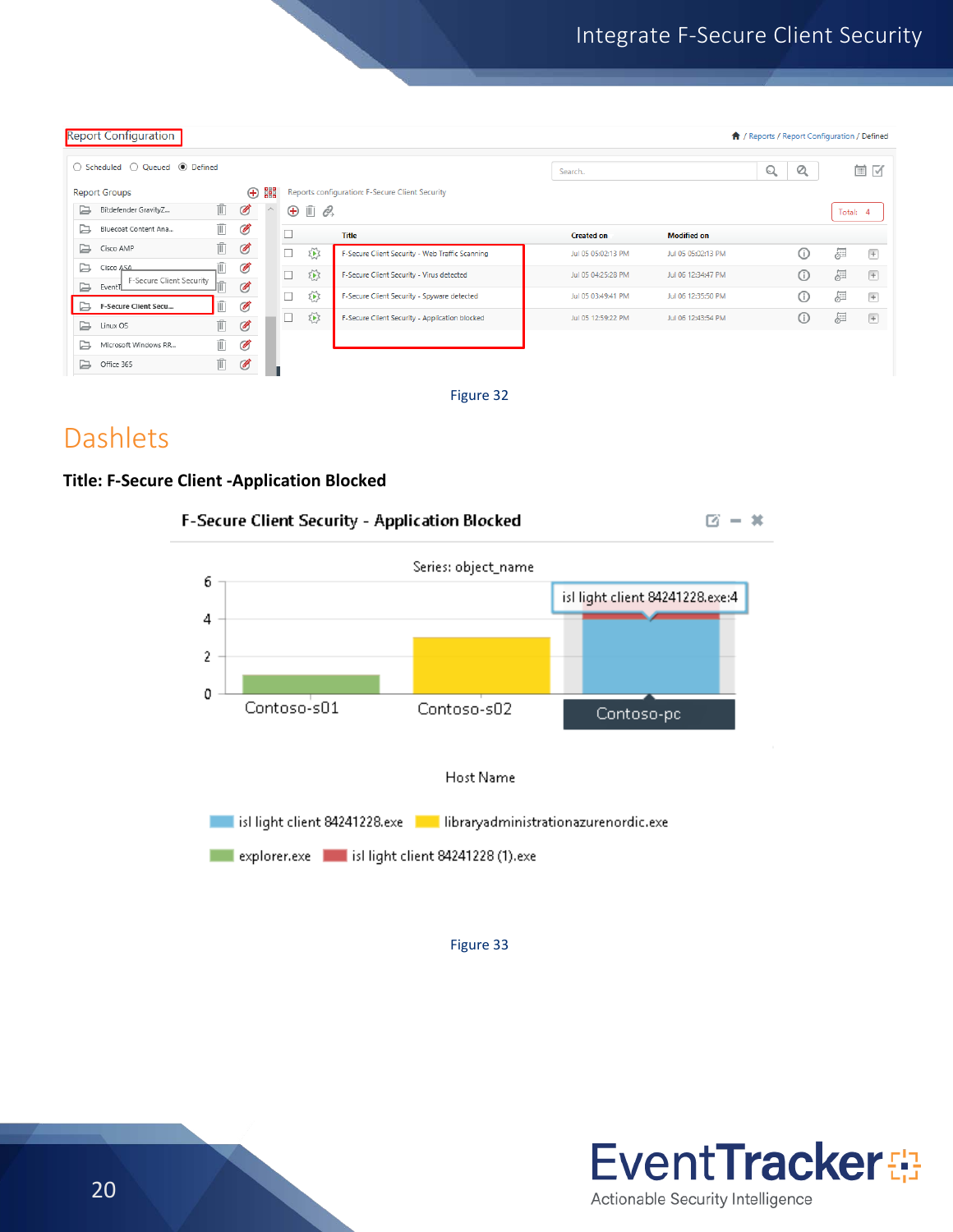#### **Title: F-Secure Client Security – Spyware Detected**



Figure 34

#### **Title: F-Secure Client Security -Virus Detected**



Figure 35